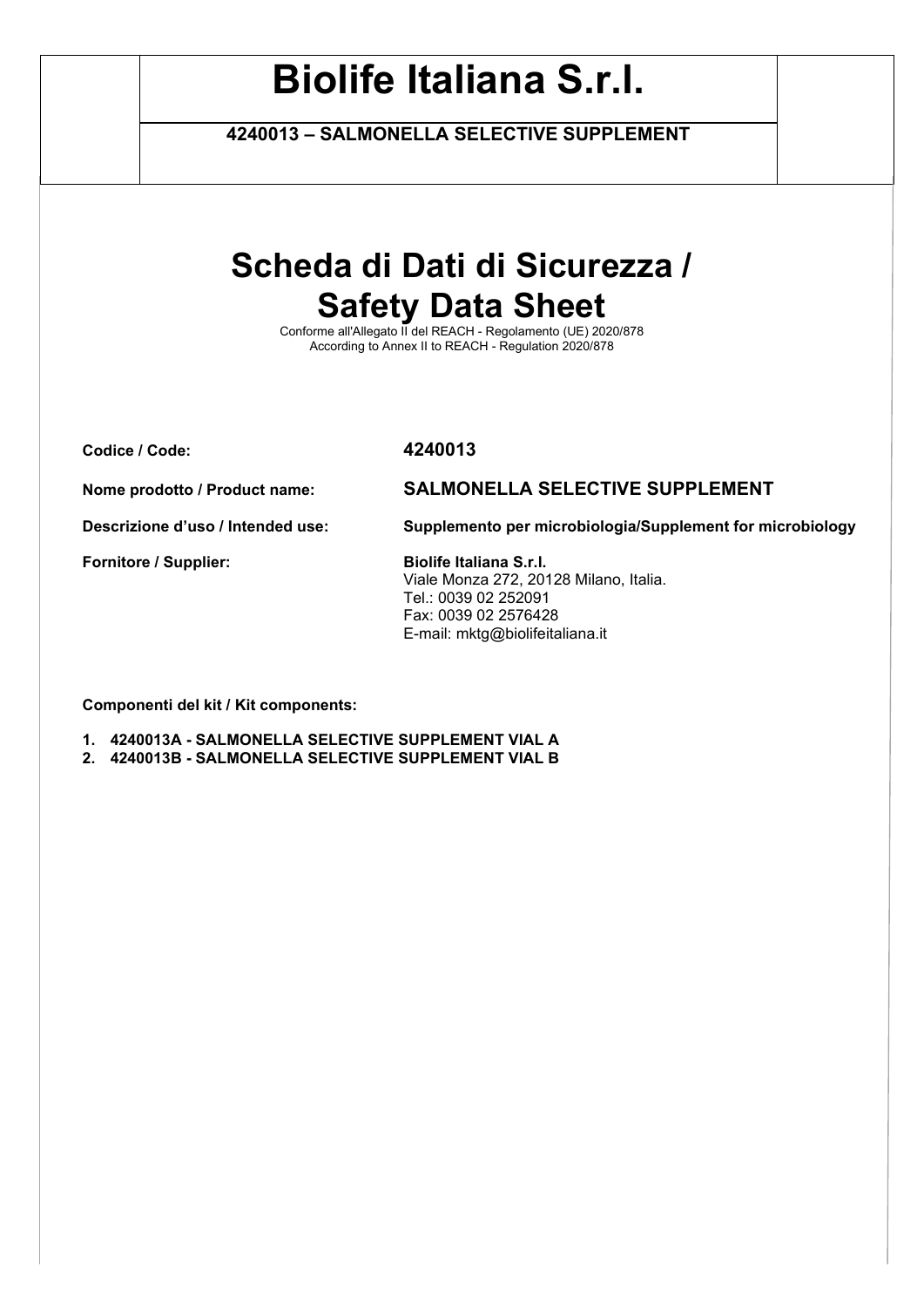

**4240013A - SALMONELLA SELECTIVE SUPPLEMENT VIAL A**

Revision nr.2 Dated 16/03/2022 Printed on 22/03/2022 Page n. 1 / 10 Replaced revision:1 (Dated 26/11/2021)

# **Safety Data Sheet**

According to Annex II to REACH - Regulation 2020/878 and to Annex II to UK REACH

|                                                                                                                                                    |                                                            |                                                                                                       |                                                              | SECTION 1. Identification of the substance/mixture and of the company/undertaking                                                                                                                                                                                                                                                                                                                                                                                              |
|----------------------------------------------------------------------------------------------------------------------------------------------------|------------------------------------------------------------|-------------------------------------------------------------------------------------------------------|--------------------------------------------------------------|--------------------------------------------------------------------------------------------------------------------------------------------------------------------------------------------------------------------------------------------------------------------------------------------------------------------------------------------------------------------------------------------------------------------------------------------------------------------------------|
| 1.1. Product identifier                                                                                                                            |                                                            |                                                                                                       |                                                              |                                                                                                                                                                                                                                                                                                                                                                                                                                                                                |
| Code:<br>Product name                                                                                                                              |                                                            | 4240013A                                                                                              | SALMONELLA SELECTIVE SUPPLEMENT VIAL A                       |                                                                                                                                                                                                                                                                                                                                                                                                                                                                                |
| 1.2. Relevant identified uses of the substance or mixture and uses advised against                                                                 |                                                            |                                                                                                       |                                                              |                                                                                                                                                                                                                                                                                                                                                                                                                                                                                |
| Intended use                                                                                                                                       |                                                            |                                                                                                       | <b>Supplement for microbiology</b>                           |                                                                                                                                                                                                                                                                                                                                                                                                                                                                                |
| 1.3. Details of the supplier of the safety data sheet                                                                                              |                                                            |                                                                                                       |                                                              |                                                                                                                                                                                                                                                                                                                                                                                                                                                                                |
| Name<br>Full address<br><b>District and Country</b><br>e-mail address of the competent person<br>responsible for the Safety Data Sheet             |                                                            | <b>Biolife Italiana S.r.I.</b><br>Viale Monza, 272<br>20128<br>Tel.<br>Fax<br>mktg@biolifeitaliana.it | <b>Milano</b><br>Italia<br>0039 02 252091<br>0039 02 2576428 | (Milano)                                                                                                                                                                                                                                                                                                                                                                                                                                                                       |
|                                                                                                                                                    |                                                            |                                                                                                       |                                                              |                                                                                                                                                                                                                                                                                                                                                                                                                                                                                |
| 1.4. Emergency telephone number<br>For urgent inquiries refer to                                                                                   |                                                            | NHS111in England: 111<br>NHS24in Scotland: 111                                                        | NHS Direct in Wales: 111 or 0845 4647                        | In an emergency, if the patient has collapsed or is not breathing properly, call 999                                                                                                                                                                                                                                                                                                                                                                                           |
|                                                                                                                                                    |                                                            |                                                                                                       |                                                              |                                                                                                                                                                                                                                                                                                                                                                                                                                                                                |
| <b>SECTION 2. Hazards identification</b>                                                                                                           |                                                            |                                                                                                       |                                                              |                                                                                                                                                                                                                                                                                                                                                                                                                                                                                |
| 2.1. Classification of the substance or mixture<br>2020/878.<br>Hazard classification and indication:<br>Skin corrosion, category 1B               |                                                            |                                                                                                       | H314<br>H318                                                 | The product is classified as hazardous pursuant to the provisions set forth in (EC) Regulation 1272/2008 (CLP) (and subsequent<br>amendments and supplements). The product thus requires a safety datasheet that complies with the provisions of (EU) Regulation<br>Any additional information concerning the risks for health and/or the environment are given in sections 11 and 12 of this sheet.<br>Causes severe skin burns and eye damage.<br>Causes serious eye damage. |
| Serious eye damage, category 1                                                                                                                     |                                                            |                                                                                                       |                                                              |                                                                                                                                                                                                                                                                                                                                                                                                                                                                                |
| 2.2. Label elements<br>Hazard labelling pursuant to EC Regulation 1272/2008 (CLP) and subsequent amendments and supplements.<br>Hazard pictograms: |                                                            |                                                                                                       |                                                              |                                                                                                                                                                                                                                                                                                                                                                                                                                                                                |
| Signal words:                                                                                                                                      | Danger                                                     |                                                                                                       |                                                              |                                                                                                                                                                                                                                                                                                                                                                                                                                                                                |
| Hazard statements:<br>H314                                                                                                                         | Causes severe skin burns and eye damage.                   |                                                                                                       |                                                              |                                                                                                                                                                                                                                                                                                                                                                                                                                                                                |
| Precautionary statements:<br>P260<br>P305+P351+P338                                                                                                | Do not breathe dust / fume / gas / mist / vapours / spray. |                                                                                                       |                                                              | IF IN EYES: Rinse cautiously with water for several minutes. Remove contact lenses, if present and easy to do.                                                                                                                                                                                                                                                                                                                                                                 |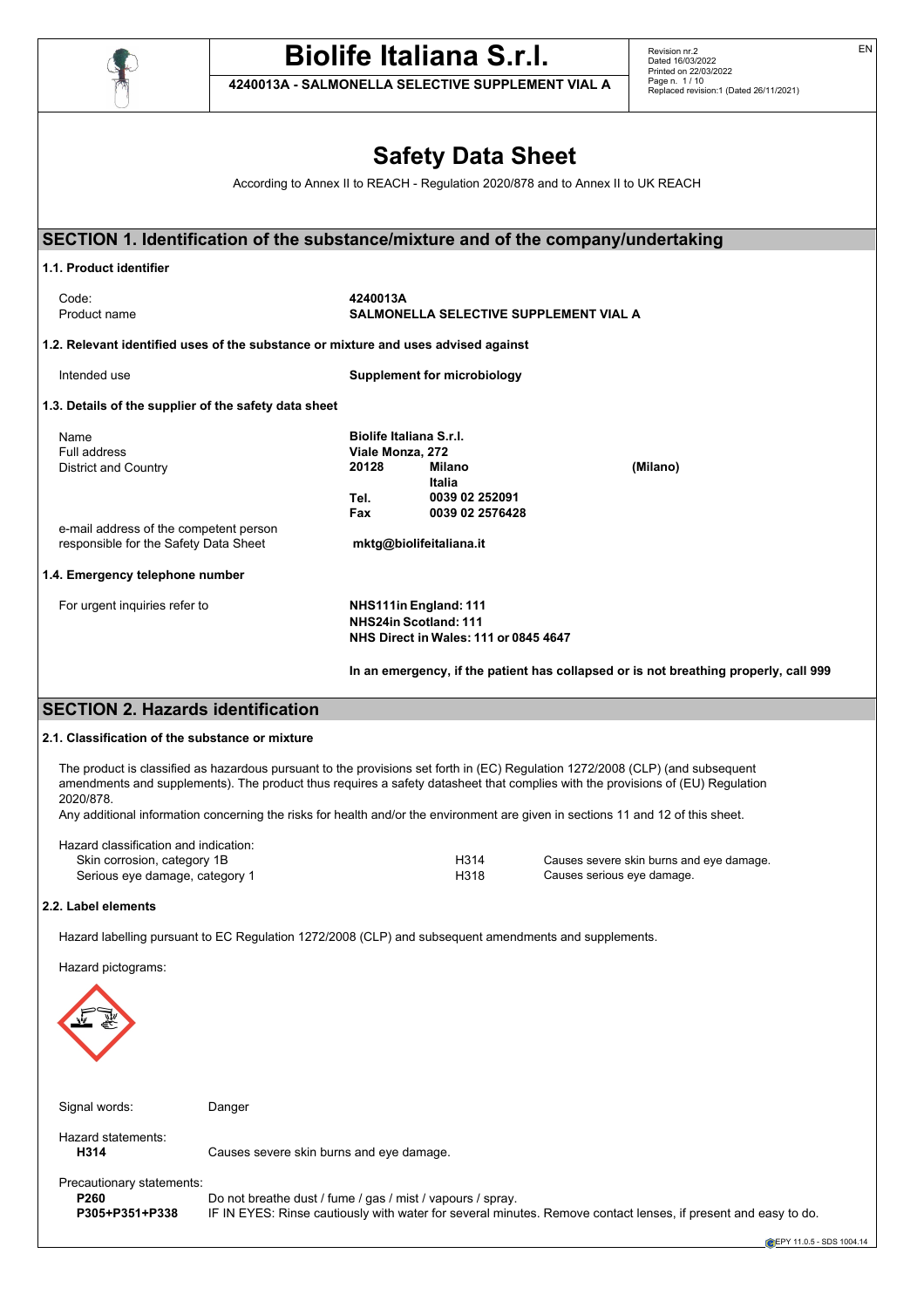

**4240013A - SALMONELLA SELECTIVE SUPPLEMENT VIAL A**

### **SECTION 2. Hazards identification** ... / >>

| P303+P361+P353<br>P280<br><b>P310</b><br>P <sub>264</sub> | Continue rinsing.<br>IF ON SKIN (or hair): Take off immediately all contaminated clothing. Rinse skin with water [or shower].<br>Wear protective gloves/ protective clothing / eye protection / face protection.<br>Immediately call a POISON CENTER / doctor /<br>Wash thoroughly after handling. |
|-----------------------------------------------------------|----------------------------------------------------------------------------------------------------------------------------------------------------------------------------------------------------------------------------------------------------------------------------------------------------|
|                                                           |                                                                                                                                                                                                                                                                                                    |

**Contains:** Sodium tetradecyl sulfate

### **2.3. Other hazards**

On the basis of available data, the product does not contain any PBT or vPvB in percentage ≥ than 0,1%.

The product does not contain substances with endocrine disrupting properties in concentration >= 0.1%.

## **SECTION 3. Composition/information on ingredients**

### **3.2. Mixtures**

Contains:

| Identification                                          | $x =$ Conc. $%$       |                     | Classification (EC) 1272/2008 (CLP)                                           |
|---------------------------------------------------------|-----------------------|---------------------|-------------------------------------------------------------------------------|
| Sodium tetradecyl sulfate<br>CAS<br>EC.<br><b>INDFX</b> | 139-88-8<br>205-380-3 | $16.5 \le x \le 18$ | Acute Tox. 4 H302, Skin Corr. 1B H314, Eye Dam. 1 H318<br>STA Oral: 500 mg/kg |

The full wording of hazard (H) phrases is given in section 16 of the sheet.

## **SECTION 4. First aid measures**

### **4.1. Description of first aid measures**

EYES: Remove contact lenses, if present. Wash immediately with plenty of water for at least 30-60 minutes, opening the eyelids fully. Get medical advice/attention.

SKIN: Remove contaminated clothing. Rinse skin with a shower immediately. Get medical advice/attention. INGESTION: Have the subject drink as much water as possible. Get medical advice/attention. Do not induce vomiting unless explicitly authorised by a doctor.

INHALATION: Get medical advice/attention immediately. Remove victim to fresh air, away from the accident scene. If the subject stops breathing, administer artificial respiration. Take suitable precautions for rescue workers.

### **4.2. Most important symptoms and effects, both acute and delayed**

Specific information on symptoms and effects caused by the product are unknown.

### **4.3. Indication of any immediate medical attention and special treatment needed**

Information not available

# **SECTION 5. Firefighting measures**

### **5.1. Extinguishing media**

SUITABLE EXTINGUISHING EQUIPMENT The extinguishing equipment should be of the conventional kind: carbon dioxide, foam, powder and water spray. UNSUITABLE EXTINGUISHING EQUIPMENT None in particular.

## **5.2. Special hazards arising from the substance or mixture**

HAZARDS CAUSED BY EXPOSURE IN THE EVENT OF FIRE Do not breathe combustion products.

## **5.3. Advice for firefighters**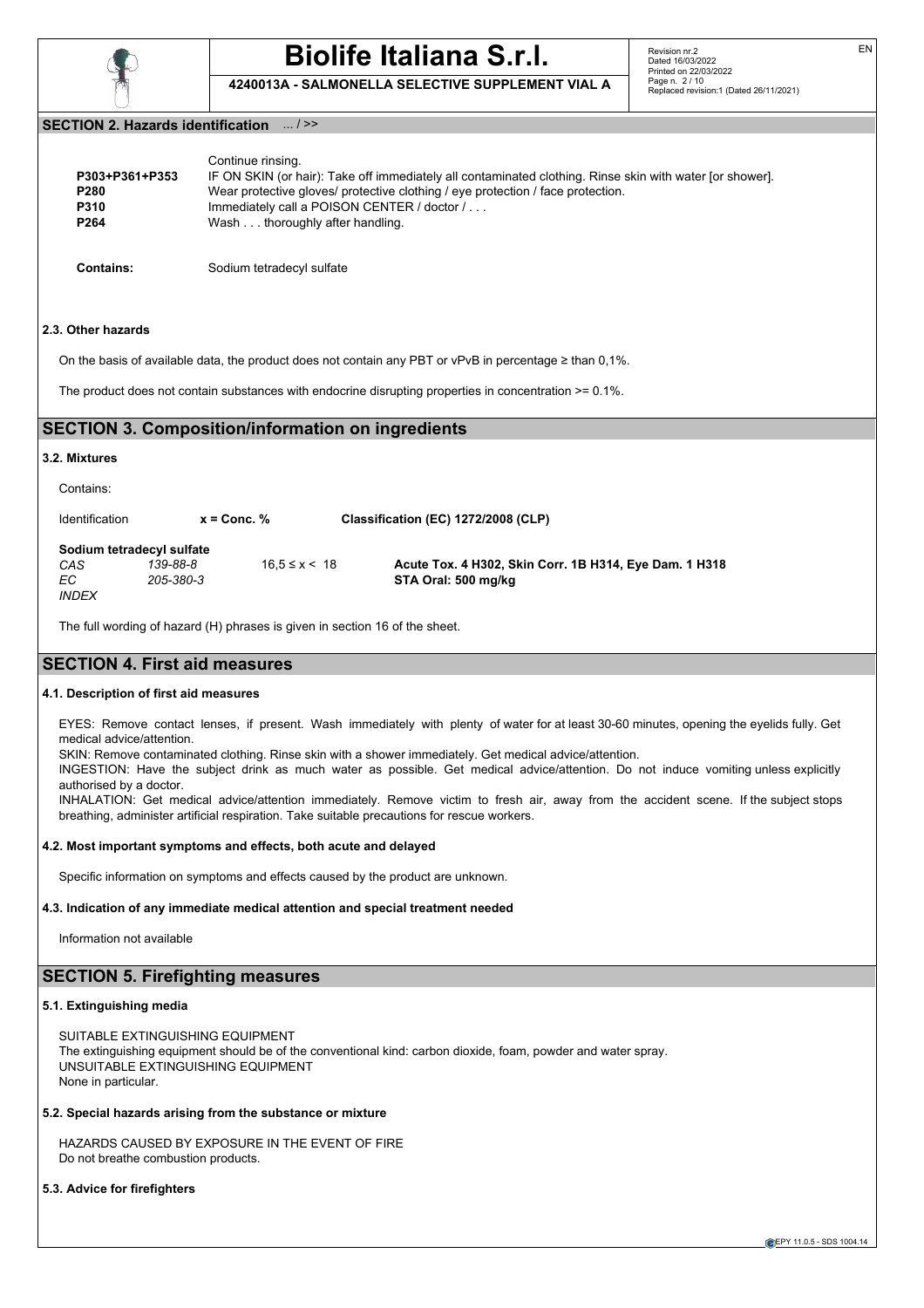

## **4240013A - SALMONELLA SELECTIVE SUPPLEMENT VIAL A**

### GENERAL INFORMATION

Use jets of water to cool the containers to prevent product decomposition and the development of substances potentially hazardous for health. Always wear full fire prevention gear. Collect extinguishing water to prevent it from draining into the sewer system. Dispose of contaminated water used for extinction and the remains of the fire according to applicable regulations.

SPECIAL PROTECTIVE EQUIPMENT FOR FIRE-FIGHTERS

Normal fire fighting clothing i.e. fire kit (BS EN 469), gloves (BS EN 659) and boots (HO specification A29 and A30) in combination with self-contained open circuit positive pressure compressed air breathing apparatus (BS EN 137).

# **SECTION 6. Accidental release measures**

### **6.1. Personal precautions, protective equipment and emergency procedures**

Block the leakage if there is no hazard.

Wear suitable protective equipment (including personal protective equipment referred to under Section 8 of the safety data sheet) to prevent any contamination of skin, eyes and personal clothing. These indications apply for both processing staff and those involved in emergency procedures.

### **6.2. Environmental precautions**

The product must not penetrate into the sewer system or come into contact with surface water or ground water.

### **6.3. Methods and material for containment and cleaning up**

Collect the leaked product into a suitable container. Evaluate the compatibility of the container to be used, by checking section 10. Absorb the remainder with inert absorbent material.

Make sure the leakage site is well aired. Contaminated material should be disposed of in compliance with the provisions set forth in point 13.

### **6.4. Reference to other sections**

Any information on personal protection and disposal is given in sections 8 and 13.

### **SECTION 7. Handling and storage**

### **7.1. Precautions for safe handling**

Before handling the product, consult all the other sections of this material safety data sheet. Avoid leakage of the product into the environment. Do not eat, drink or smoke during use. Remove any contaminated clothes and personal protective equipment before entering places in which people eat.

### **7.2. Conditions for safe storage, including any incompatibilities**

Store only in the original container. Store the containers sealed, in a well ventilated place, away from direct sunlight. Keep containers away from any incompatible materials, see section 10 for details.

### **7.3. Specific end use(s)**

Information not available

### **SECTION 8. Exposure controls/personal protection**

### **8.1. Control parameters**

Information not available

### **8.2. Exposure controls**

As the use of adequate technical equipment must always take priority over personal protective equipment, make sure that the workplace is well aired through effective local aspiration.

When choosing personal protective equipment, ask your chemical substance supplier for advice.

Personal protective equipment must be CE marked, showing that it complies with applicable standards.

Provide an emergency shower with face and eye wash station.

HAND PROTECTION

Protect hands with category III work gloves (see standard EN 374).

The following should be considered when choosing work glove material: compatibility, degradation, failure time and permeability. The work gloves' resistance to chemical agents should be checked before use, as it can be unpredictable. The gloves' wear time depends on the duration and type of use.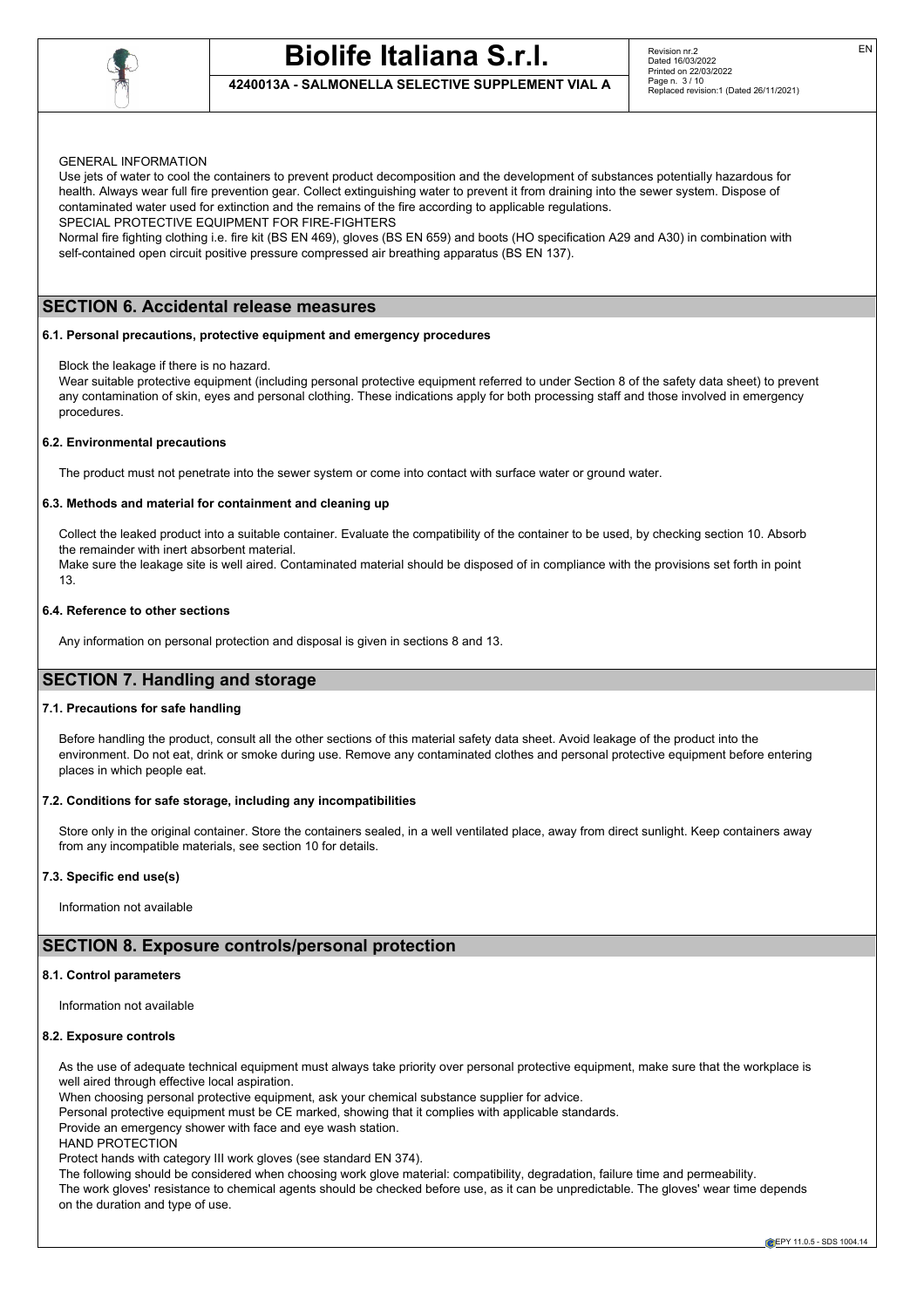

**4240013A - SALMONELLA SELECTIVE SUPPLEMENT VIAL A**

### **SECTION 8. Exposure controls/personal protection** ... / >>

### SKIN PROTECTION

Wear category II professional long-sleeved overalls and safety footwear (see Regulation 2016/425 and standard EN ISO 20344). Wash body with soap and water after removing protective clothing.

### EYE PROTECTION

Wear airtight protective goggles (see standard EN 166).

RESPIRATORY PROTECTION

If the threshold value (e.g. TLV-TWA) is exceeded for the substance or one of the substances present in the product, use a mask with a type A filter whose class (1, 2 or 3) must be chosen according to the limit of use concentration. (see standard EN 14387). In the presence of gases or vapours of various kinds and/or gases or vapours containing particulate (aerosol sprays, fumes, mists, etc.) combined filters are required.

Respiratory protection devices must be used if the technical measures adopted are not suitable for restricting the worker's exposure to the threshold values considered. The protection provided by masks is in any case limited.

If the substance considered is odourless or its olfactory threshold is higher than the corresponding TLV-TWA and in the case of an emergency, wear open-circuit compressed air breathing apparatus (in compliance with standard EN 137) or external air-intake breathing apparatus (in compliance with standard EN 138). For a correct choice of respiratory protection device, see standard EN 529. ENVIRONMENTAL EXPOSURE CONTROLS

The emissions generated by manufacturing processes, including those generated by ventilation equipment, should be checked to ensure compliance with environmental standards.

## **SECTION 9. Physical and chemical properties**

### **9.1. Information on basic physical and chemical properties**

| <b>Properties</b>                      |        | Value          | Information |
|----------------------------------------|--------|----------------|-------------|
| Appearance                             |        | dense liquid   |             |
| Colour                                 |        | vellowish      |             |
| Odour                                  |        | Not available  |             |
| Melting point / freezing point         |        | Not available  |             |
| Initial boiling point                  |        | Not available  |             |
| Flammability                           |        | Not available  |             |
| Lower explosive limit                  |        | Not available  |             |
| Upper explosive limit                  |        | Not available  |             |
| Flash point                            | $\geq$ | °С<br>60       |             |
| Auto-ignition temperature              |        | Not available  |             |
| рH                                     |        | Not available  |             |
| Kinematic viscosity                    |        | Not available  |             |
| Solubility                             |        | Not available  |             |
| Partition coefficient: n-octanol/water |        | Not available  |             |
| Vapour pressure                        |        | Not available  |             |
| Density and/or relative density        |        | Not available  |             |
| Relative vapour density                |        | Not available  |             |
| Particle characteristics               |        | Not applicable |             |

### **9.2. Other information**

9.2.1. Information with regard to physical hazard classes

Information not available

9.2.2. Other safety characteristics

Information not available

## **SECTION 10. Stability and reactivity**

### **10.1. Reactivity**

There are no particular risks of reaction with other substances in normal conditions of use.

### **10.2. Chemical stability**

The product is stable in normal conditions of use and storage.

### **10.3. Possibility of hazardous reactions**

No hazardous reactions are foreseeable in normal conditions of use and storage.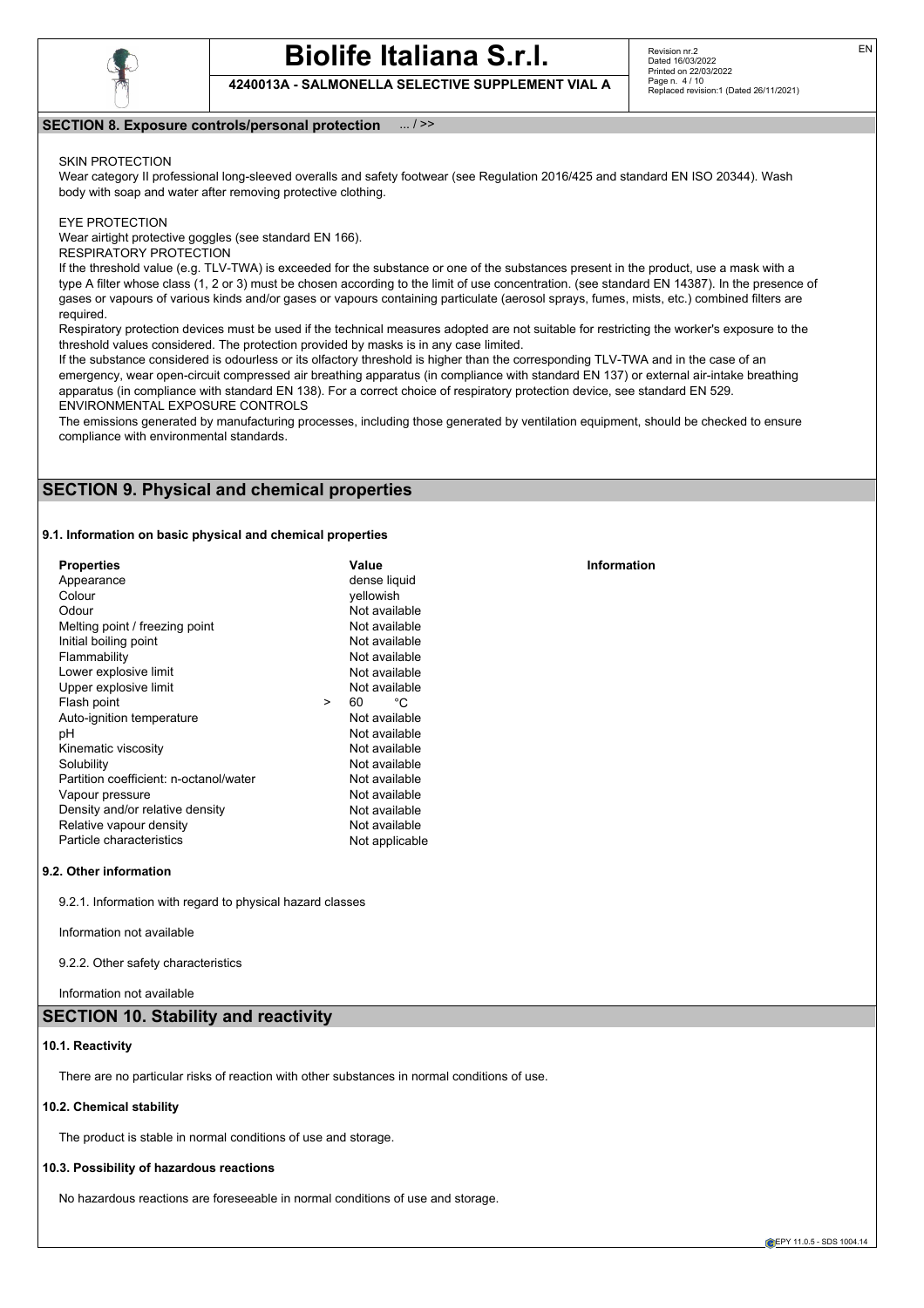

**4240013A - SALMONELLA SELECTIVE SUPPLEMENT VIAL A**

### **SECTION 10. Stability and reactivity** ... / >>

### **10.4. Conditions to avoid**

None in particular. However the usual precautions used for chemical products should be respected.

#### **10.5. Incompatible materials**

Information not available

### **10.6. Hazardous decomposition products**

Information not available

## **SECTION 11. Toxicological information**

In the absence of experimental data for the product itself, health hazards are evaluated according to the properties of the substances it contains, using the criteria specified in the applicable regulation for classification.

It is therefore necessary to take into account the concentration of the individual hazardous substances indicated in section 3, to evaluate the toxicological effects of exposure to the product.

### **11.1. Information on hazard classes as defined in Regulation (EC) No 1272/2008**

Metabolism, toxicokinetics, mechanism of action and other information

Information not available

Information on likely routes of exposure

Information not available

Delayed and immediate effects as well as chronic effects from short and long-term exposure

Information not available

Interactive effects

Information not available

ACUTE TOXICITY

ATE (Oral) of the mixture:  $\geq$  2000 mg/kg ATE (Dermal) of the mixture:  $\geq$  8000 mg/kg ATE (Dermal) of the mixture:

Sodium tetradecyl sulfate

ATE (Inhalation) of the mixture:  $\blacksquare$  Not classified (no significant component) Not classified (no significant component)

STA (Oral): 500 mg/kg estimate from table 3.1.2 of Annex I of the CLP (figure used for calculation of the acute toxicity estimate of the mixture)

### SKIN CORROSION / IRRITATION

Corrosive for the skin

SERIOUS EYE DAMAGE / IRRITATION

Causes serious eye damage

RESPIRATORY OR SKIN SENSITISATION

Does not meet the classification criteria for this hazard class

Respiratory sensitization

Information not available

Skin sensitization

Information not available

GERM CELL MUTAGENICITY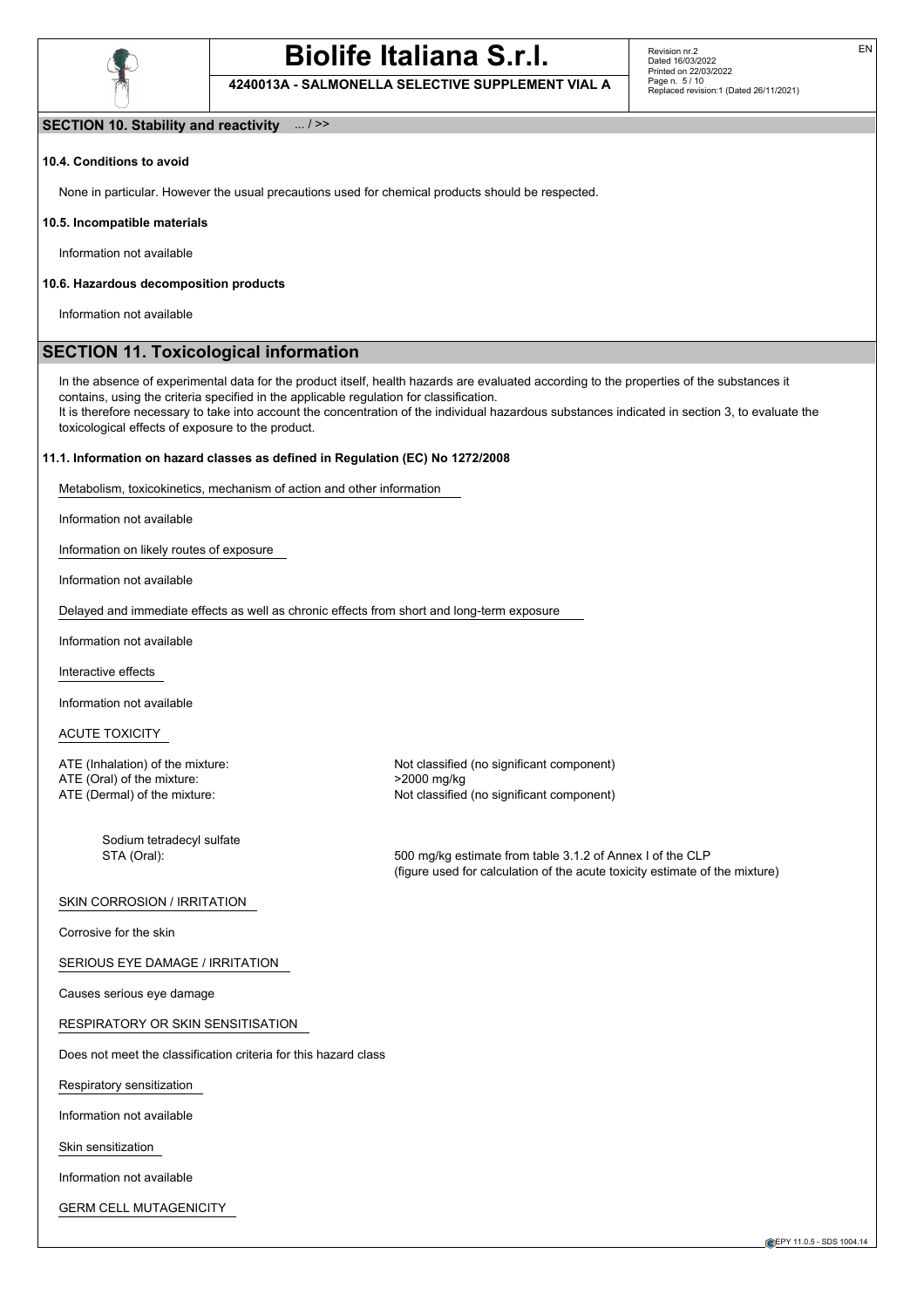

**4240013A - SALMONELLA SELECTIVE SUPPLEMENT VIAL A**

Revision nr.2 Dated 16/03/2022 Printed on 22/03/2022 Page n. 6 / 10 Replaced revision:1 (Dated 26/11/2021)

### **SECTION 11. Toxicological information** ... / >>

Does not meet the classification criteria for this hazard class

**CARCINOGENICITY** 

Does not meet the classification criteria for this hazard class

REPRODUCTIVE TOXICITY

Does not meet the classification criteria for this hazard class

Adverse effects on sexual function and fertility

Information not available

Adverse effects on development of the offspring

Information not available

Effects on or via lactation

Information not available

STOT - SINGLE EXPOSURE

Does not meet the classification criteria for this hazard class

Target organ

Information not available

Route of exposure

Information not available

STOT - REPEATED EXPOSURE

Does not meet the classification criteria for this hazard class

Target organ

Information not available

Route of exposure

Information not available

ASPIRATION HAZARD

Does not meet the classification criteria for this hazard class

### **11.2. Information on other hazards**

Based on the available data, the product does not contain substances listed in the main European lists of potential or suspected endocrine disruptors with human health effects under evaluation.

## **SECTION 12. Ecological information**

Use this product according to good working practices. Avoid littering. Inform the competent authorities, should the product reach waterways or contaminate soil or vegetation.

### **12.1. Toxicity**

Information not available

### **12.2. Persistence and degradability**

Information not available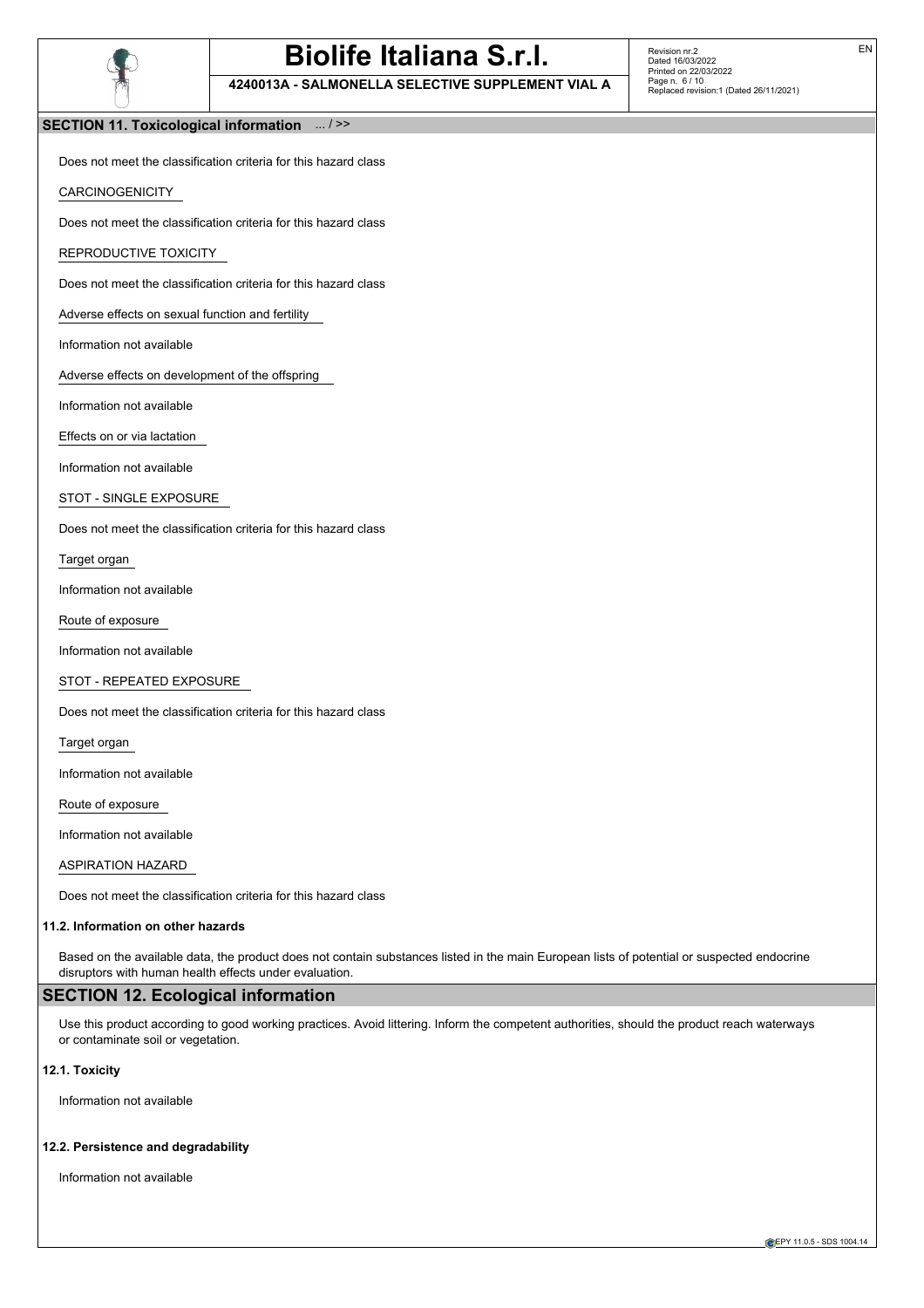

**4240013A - SALMONELLA SELECTIVE SUPPLEMENT VIAL A**

EN

### **SECTION 12. Ecological information** ... / >>

### **12.3. Bioaccumulative potential**

Information not available

### **12.4. Mobility in soil**

Information not available

### **12.5. Results of PBT and vPvB assessment**

On the basis of available data, the product does not contain any PBT or vPvB in percentage ≥ than 0,1%.

### **12.6. Endocrine disrupting properties**

Based on the available data, the product does not contain substances listed in the main European lists of potential or suspected endocrine disruptors with environmental effects under evaluation.

### **12.7. Other adverse effects**

Information not available

# **SECTION 13. Disposal considerations**

### **13.1. Waste treatment methods**

Reuse, when possible. Product residues should be considered special hazardous waste. The hazard level of waste containing this product should be evaluated according to applicable regulations.

EN CONTRACTOR

Disposal must be performed through an authorised waste management firm, in compliance with national and local regulations.

Waste transportation may be subject to ADR restrictions.

CONTAMINATED PACKAGING

Contaminated packaging must be recovered or disposed of in compliance with national waste management regulations.

## **SECTION 14. Transport information**

### **14.1. UN number or ID number**

ADR / RID, IMDG, IATA: 3267

### **14.2. UN proper shipping name**

| ADR / RID: | CORROSIVE LIQUID, BASIC, ORGANIC, N.O.S. (Sodium tetradecyl sulfate) |
|------------|----------------------------------------------------------------------|
| IMDG:      | CORROSIVE LIQUID, BASIC, ORGANIC, N.O.S. (Sodium tetradecyl sulfate) |
| IATA:      | CORROSIVE LIQUID, BASIC, ORGANIC, N.O.S. (Sodium tetradecyl sulfate) |

### **14.3. Transport hazard class(es)**

| ADR / RID: | Class: 8 | Label: 8 |
|------------|----------|----------|
| IMDG:      | Class: 8 | Label: 8 |
| IATA:      | Class: 8 | Label: 8 |

## **14.4. Packing group**

ADR / RID, IMDG, IATA: III

**EPY 11.0.5 - SDS 1004.14**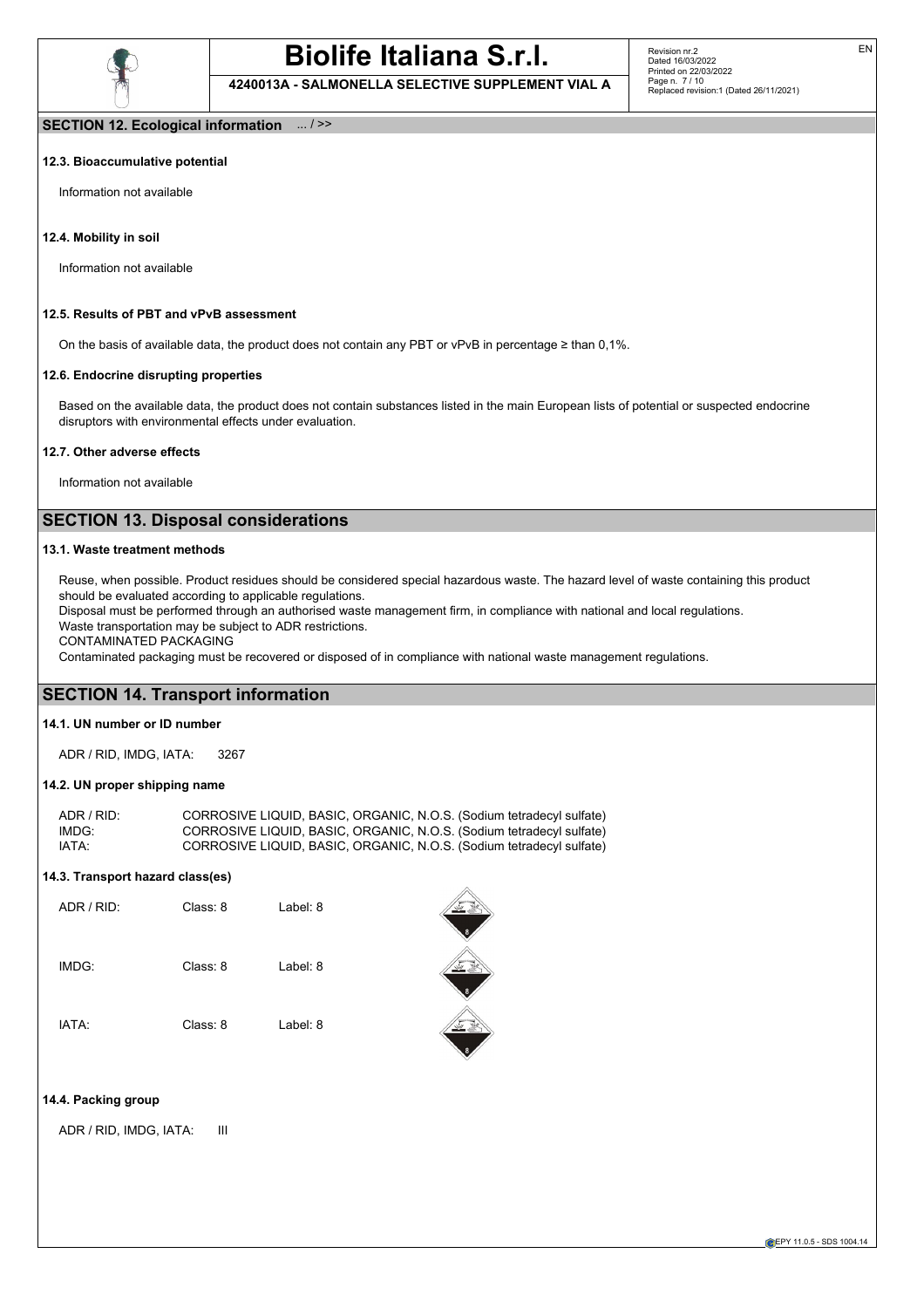

**4240013A - SALMONELLA SELECTIVE SUPPLEMENT VIAL A**

Revision nr.2 Dated 16/03/2022 Printed on 22/03/2022 Page n. 8 / 10 Replaced revision:1 (Dated 26/11/2021)

### **SECTION 14. Transport information** ... / >>

### **14.5. Environmental hazards**

| ADR/RID | NO. |
|---------|-----|
| IMDG:   | NO. |
| IATA·   | NΟ  |

### **14.6. Special precautions for user**

Special provision: -<br>EMS: F-A, S-B Special provision: A3, A803

IMDG: EMS: F-A, S-B Limited Quantities: 5 L IATA: Cargo: Maximum quantity: 60 L Packaging instructions: 856

ADR / RID: HIN - Kemler: 80 Limited Quantities: 5 L Tunnel restriction code: (E)

Pass.: Maximum quantity: 5 L Packaging instructions: 852

### **14.7. Maritime transport in bulk according to IMO instruments**

Information not relevant

## **SECTION 15. Regulatory information**

### **15.1. Safety, health and environmental regulations/legislation specific for the substance or mixture**

Seveso Category - Directive 2012/18/EU: None

### Restrictions relating to the product or contained substances pursuant to Annex XVII to EC Regulation 1907/2006

**Product** Point 3

Regulation (EU) 2019/1148 - on the marketing and use of explosives precursors Not applicable

Substances in Candidate List (Art. 59 REACH) On the basis of available data, the product does not contain any SVHC in percentage ≥ than 0,1%.

Substances subject to authorisation (Annex XIV REACH)

**None** 

Substances subject to exportation reporting pursuant to Regulation (EU) 649/2012:

**None** 

Substances subject to the Rotterdam Convention:

**None** 

Substances subject to the Stockholm Convention: **None** 

Healthcare controls

Workers exposed to this chemical agent must not undergo health checks, provided that available risk-assessment data prove that the risks related to the workers' health and safety are modest and that the 98/24/EC directive is respected.

### **15.2. Chemical safety assessment**

A chemical safety assessment has not been performed for the preparation/for the substances indicated in section 3.

## **SECTION 16. Other information**

Text of hazard (H) indications mentioned in section 2-3 of the sheet:

| Acute Tox, 4  | Acute toxicity, category 4               |
|---------------|------------------------------------------|
| Skin Corr. 1B | Skin corrosion, category 1B              |
| Eye Dam. 1    | Serious eye damage, category 1           |
| H302          | Harmful if swallowed.                    |
| H314          | Causes severe skin burns and eye damage. |
| H318          | Causes serious eye damage.               |
|               |                                          |

**EPY 11.0.5 - SDS 1004.14**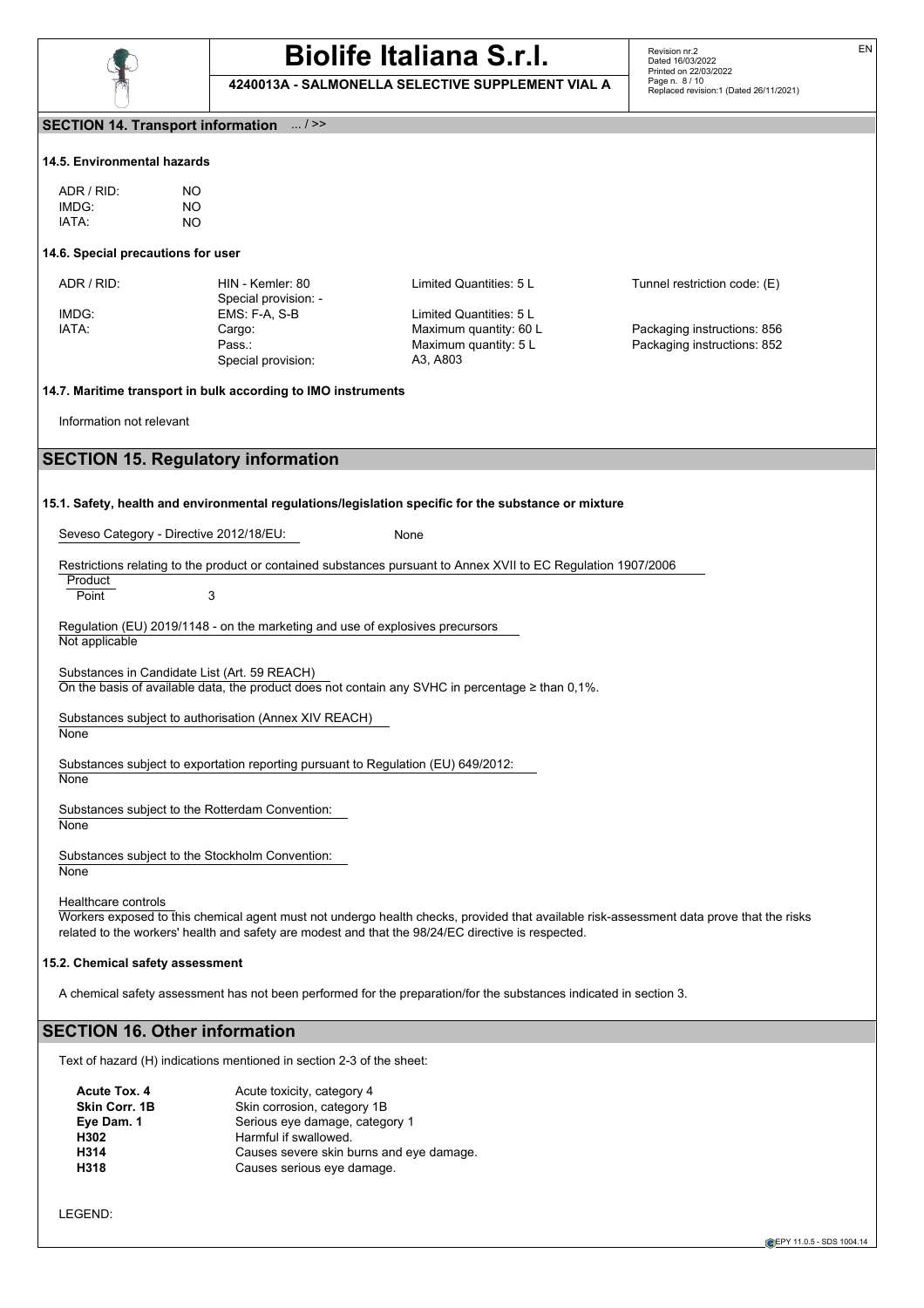

**4240013A - SALMONELLA SELECTIVE SUPPLEMENT VIAL A**

Revision nr.2 Dated 16/03/2022 Printed on 22/03/2022 Page n. 9 / 10 Replaced revision:1 (Dated 26/11/2021)

### **SECTION 16. Other information** ... / >>

- ADR: European Agreement concerning the carriage of Dangerous goods by Road
- ATE: Acute Toxicity Estimate
- CAS: Chemical Abstract Service Number
- CE50: Effective concentration (required to induce a 50% effect)
- CE: Identifier in ESIS (European archive of existing substances)
- CLP: Regulation (EC) 1272/2008
- DNEL: Derived No Effect Level
- EmS: Emergency Schedule
- GHS: Globally Harmonized System of classification and labeling of chemicals
- IATA DGR: International Air Transport Association Dangerous Goods Regulation
- IC50: Immobilization Concentration 50%
- IMDG: International Maritime Code for dangerous goods
- IMO: International Maritime Organization
- INDEX: Identifier in Annex VI of CLP
- LC50: Lethal Concentration 50%
- LD50: Lethal dose 50%
- OEL: Occupational Exposure Level
- PBT: Persistent bioaccumulative and toxic as REACH Regulation
- PEC: Predicted environmental Concentration
- PEL: Predicted exposure level
- PNEC: Predicted no effect concentration
- REACH: Regulation (EC) 1907/2006
- RID: Regulation concerning the international transport of dangerous goods by train
- TLV: Threshold Limit Value
- TLV CEILING: Concentration that should not be exceeded during any time of occupational exposure.
- TWA: Time-weighted average exposure limit
- TWA STEL: Short-term exposure limit
- VOC: Volatile organic Compounds
- vPvB: Very Persistent and very Bioaccumulative as for REACH Regulation
- WGK: Water hazard classes (German).

### GENERAL BIBLIOGRAPHY

- 1. Regulation (EC) 1907/2006 (REACH) of the European Parliament
- 2. Regulation (EC) 1272/2008 (CLP) of the European Parliament
- 3. Regulation (EU) 2020/878 (II Annex of REACH Regulation)
- 4. Regulation (EC) 790/2009 (I Atp. CLP) of the European Parliament
- 5. Regulation (EU) 286/2011 (II Atp. CLP) of the European Parliament
- 6. Regulation (EU) 618/2012 (III Atp. CLP) of the European Parliament
- 7. Regulation (EU) 487/2013 (IV Atp. CLP) of the European Parliament
- 8. Regulation (EU) 944/2013 (V Atp. CLP) of the European Parliament
- 9. Regulation (EU) 605/2014 (VI Atp. CLP) of the European Parliament
- 10. Regulation (EU) 2015/1221 (VII Atp. CLP) of the European Parliament
- 11. Regulation (EU) 2016/918 (VIII Atp. CLP) of the European Parliament
- 12. Regulation (EU) 2016/1179 (IX Atp. CLP)
- 13. Regulation (EU) 2017/776 (X Atp. CLP)
- 14. Regulation (EU) 2018/669 (XI Atp. CLP)
- 15. Regulation (EU) 2019/521 (XII Atp. CLP)
- 
- 16. Delegated Regulation (UE) 2018/1480 (XIII Atp. CLP)
- 17. Regulation (EU) 2019/1148
- 18. Delegated Regulation (UE) 2020/217 (XIV Atp. CLP)
- 19. Delegated Regulation (UE) 2020/1182 (XV Atp. CLP)
- 20. Delegated Regulation (UE) 2021/643 (XVI Atp. CLP)
- 21. Delegated Regulation (UE) 2021/849 (XVII Atp. CLP)
- The Merck Index. 10th Edition
- Handling Chemical Safety
- INRS Fiche Toxicologique (toxicological sheet)
- Patty Industrial Hygiene and Toxicology
- N.I. Sax Dangerous properties of Industrial Materials-7, 1989 Edition
- IFA GESTIS website
- ECHA website
- Database of SDS models for chemicals Ministry of Health and ISS (Istituto Superiore di Sanità) Italy

Note for users:

The information contained in the present sheet are based on our own knowledge on the date of the last version. Users must verify the suitability and thoroughness of provided information according to each specific use of the product. This document must not be regarded as a guarantee on any specific product property.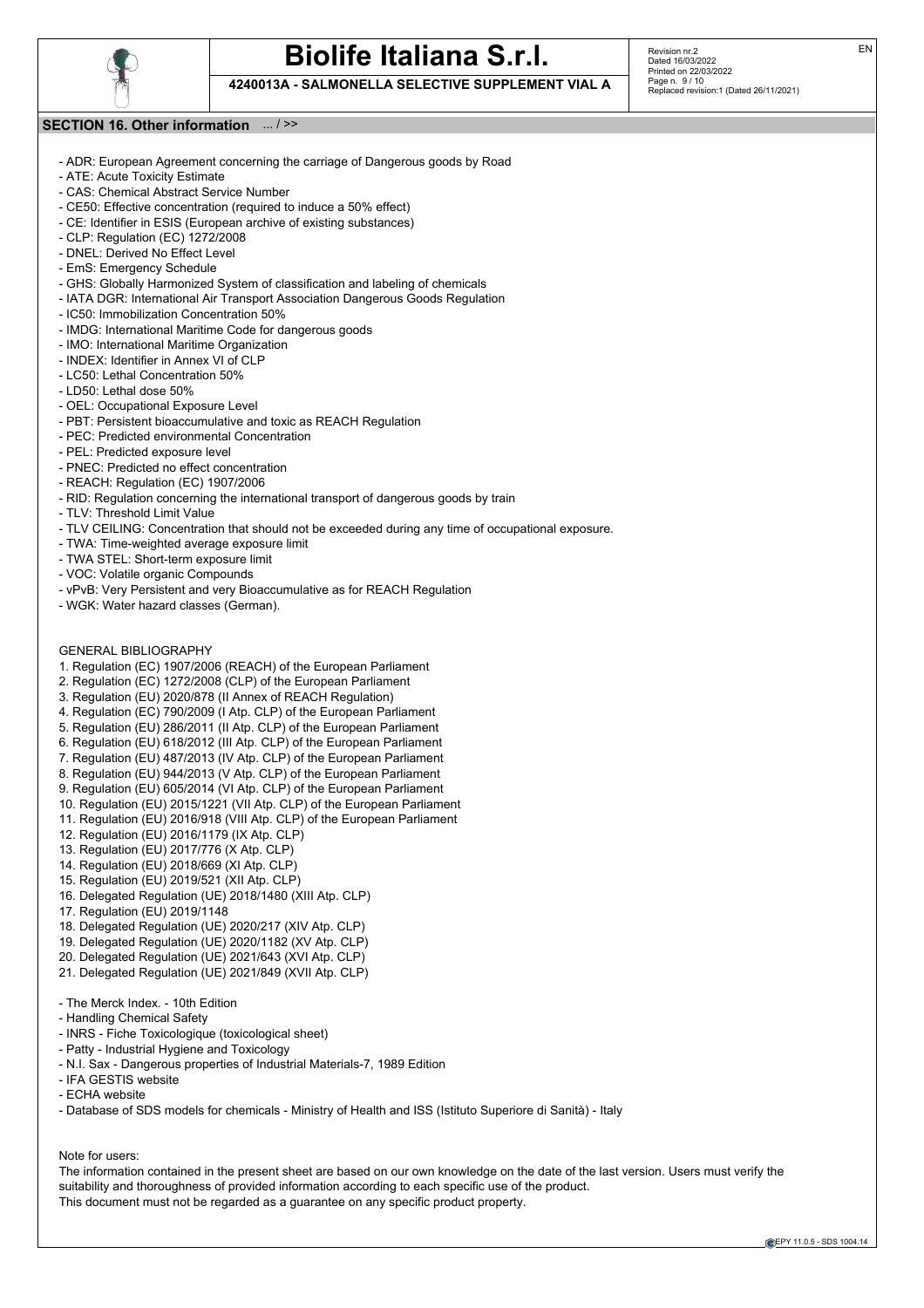

# **Biolife Italiana S.r.l. 4240013A - SALMONELLA SELECTIVE SUPPLEMENT VIAL A**

Revision nr.2 Dated 16/03/2022 Printed on 22/03/2022 Page n. 10 / 10 Replaced revision:1 (Dated 26/11/2021)

### **SECTION 16. Other information** ... / >>

The use of this product is not subject to our direct control; therefore, users must, under their own responsibility, comply with the current health and safety laws and regulations. The producer is relieved from any liability arising from improper uses. Provide appointed staff with adequate training on how to use chemical products.

### CALCULATION METHODS FOR CLASSIFICATION

Chemical and physical hazards: Product classification derives from criteria established by the CLP Regulation, Annex I, Part 2. The data for evaluation of chemical-physical properties are reported in section 9.

Health hazards: Product classification is based on calculation methods as per Annex I of CLP, Part 3, unless determined otherwise in Section 11.

Environmental hazards: Product classification is based on calculation methods as per Annex I of CLP, Part 4, unless determined otherwise in Section 12.

Changes to previous review: The following sections were modified: 01.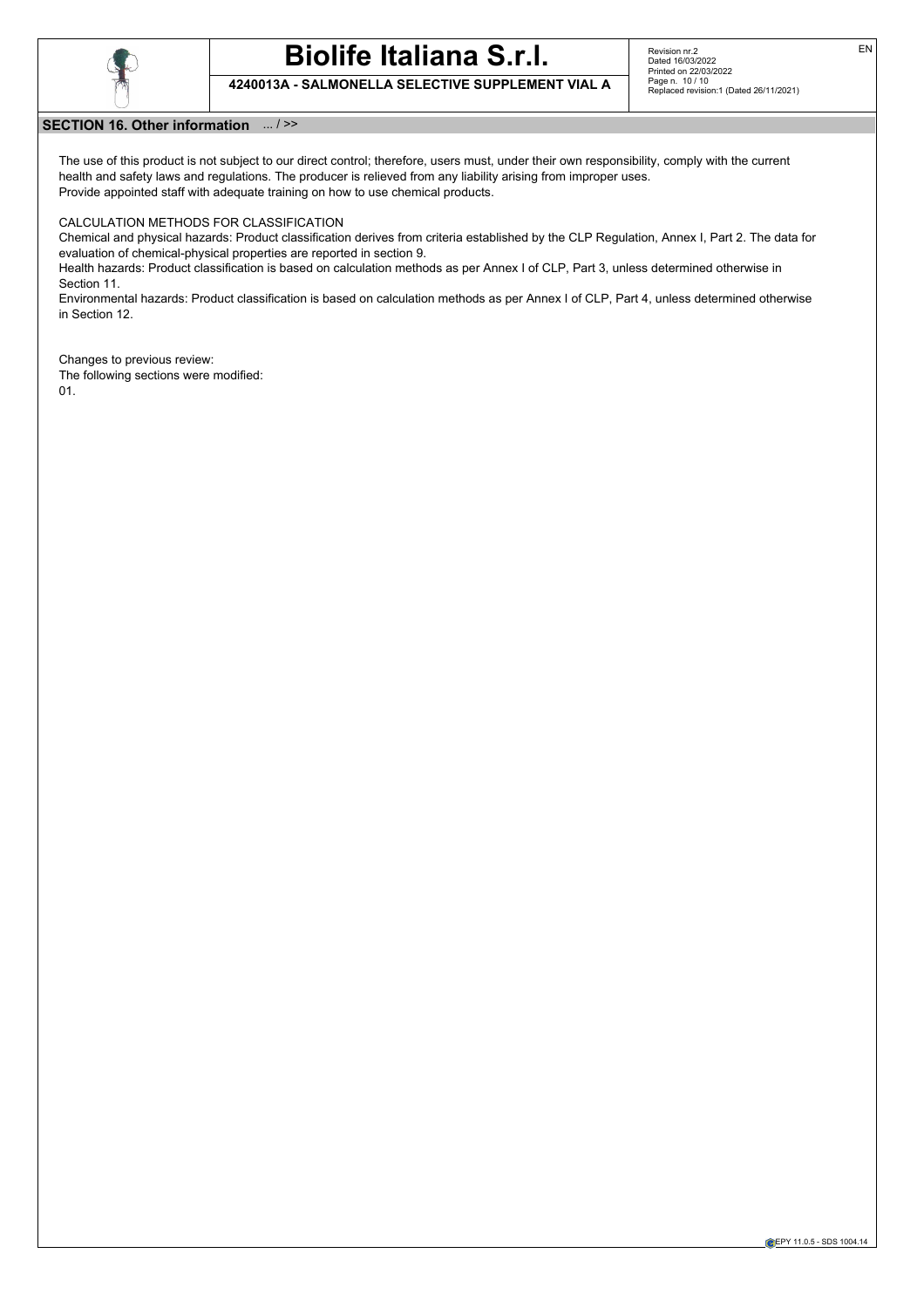

**4240013B - SALMONELLA SELECTIVE SUPPLEMENT VIAL B**

Revision nr.2 Dated 16/03/2022 Printed on 22/03/2022 Page n. 1 / 9 Replaced revision:1 (Dated 26/11/2021)

# **Safety Data Sheet**

According to Annex II to REACH - Regulation 2020/878 and to Annex II to UK REACH

| 1.1. Product identifier                                                                                                                       |                                               |                                                                                                                                |
|-----------------------------------------------------------------------------------------------------------------------------------------------|-----------------------------------------------|--------------------------------------------------------------------------------------------------------------------------------|
| Code:                                                                                                                                         | 4240013B                                      |                                                                                                                                |
| Product name                                                                                                                                  | <b>SALMONELLA SELECTIVE SUPPLEMENT VIAL B</b> |                                                                                                                                |
| 1.2. Relevant identified uses of the substance or mixture and uses advised against                                                            |                                               |                                                                                                                                |
| Intended use                                                                                                                                  | <b>Supplement for microbiology</b>            |                                                                                                                                |
| 1.3. Details of the supplier of the safety data sheet                                                                                         |                                               |                                                                                                                                |
| Name                                                                                                                                          | Biolife Italiana S.r.I.                       |                                                                                                                                |
| Full address                                                                                                                                  | Viale Monza, 272                              |                                                                                                                                |
| <b>District and Country</b>                                                                                                                   | 20128<br>Milano                               | (Milano)                                                                                                                       |
|                                                                                                                                               | Italia                                        |                                                                                                                                |
|                                                                                                                                               | Tel.<br>0039 02 252091                        |                                                                                                                                |
| e-mail address of the competent person                                                                                                        | 0039 02 2576428<br>Fax                        |                                                                                                                                |
| responsible for the Safety Data Sheet                                                                                                         | mktg@biolifeitaliana.it                       |                                                                                                                                |
| 1.4. Emergency telephone number                                                                                                               |                                               |                                                                                                                                |
| For urgent inquiries refer to                                                                                                                 | NHS111in England: 111                         |                                                                                                                                |
|                                                                                                                                               |                                               |                                                                                                                                |
|                                                                                                                                               | NHS24in Scotland: 111                         |                                                                                                                                |
|                                                                                                                                               | NHS Direct in Wales: 111 or 0845 4647         |                                                                                                                                |
|                                                                                                                                               |                                               | In an emergency, if the patient has collapsed or is not breathing properly, call 999                                           |
| <b>SECTION 2. Hazards identification</b>                                                                                                      |                                               |                                                                                                                                |
| 2.1. Classification of the substance or mixture                                                                                               |                                               |                                                                                                                                |
| The product is classified as hazardous pursuant to the provisions set forth in (EC) Regulation 1272/2008 (CLP) (and subsequent                |                                               | amendments and supplements). The product thus requires a safety datasheet that complies with the provisions of (EU) Regulation |
| 2020/878.<br>Any additional information concerning the risks for health and/or the environment are given in sections 11 and 12 of this sheet. |                                               |                                                                                                                                |
| Hazard classification and indication:                                                                                                         |                                               |                                                                                                                                |
| Respiratory sensitization, category 1                                                                                                         | H334                                          | May cause allergy or asthma symptoms or breathing                                                                              |
| Skin sensitization, category 1                                                                                                                | H317                                          | difficulties if inhaled.<br>May cause an allergic skin reaction.                                                               |
| 2.2. Label elements                                                                                                                           |                                               |                                                                                                                                |
| Hazard labelling pursuant to EC Regulation 1272/2008 (CLP) and subsequent amendments and supplements.                                         |                                               |                                                                                                                                |
| Hazard pictograms:                                                                                                                            |                                               |                                                                                                                                |
|                                                                                                                                               |                                               |                                                                                                                                |
|                                                                                                                                               |                                               |                                                                                                                                |

Signal words: Danger

Hazard statements:<br> **H334** 

**H334** May cause allergy or asthma symptoms or breathing difficulties if inhaled.<br>**H317** May cause an allergic skin reaction. May cause an allergic skin reaction.

Precautionary statements: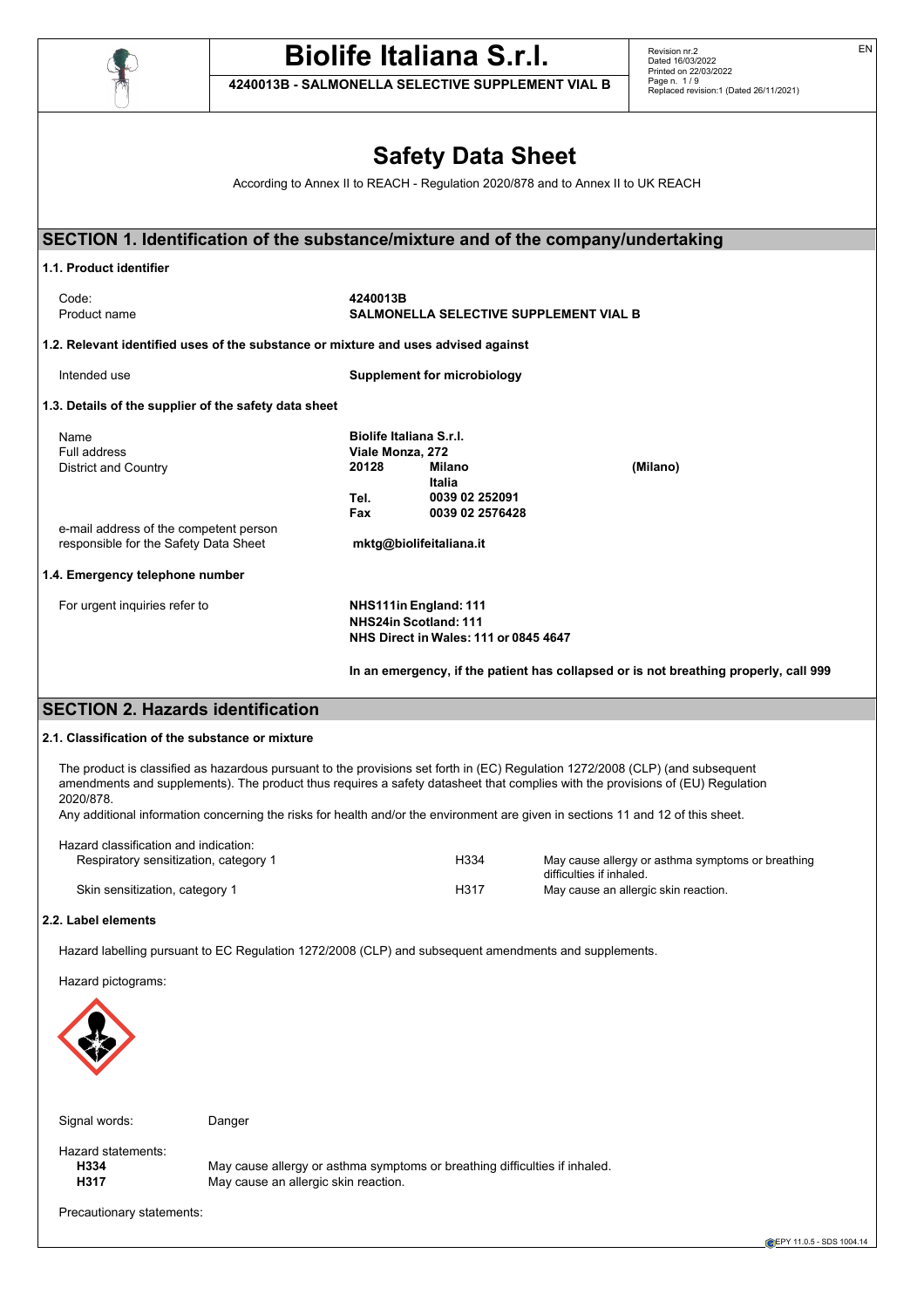

**4240013B - SALMONELLA SELECTIVE SUPPLEMENT VIAL B**

### **SECTION 2. Hazards identification** ... / >>

| P <sub>261</sub> | Avoid breathing dust / fume / gas / mist / vapours / spray.                |
|------------------|----------------------------------------------------------------------------|
| P <sub>280</sub> | Wear protective gloves.                                                    |
| P342+P311        | If experiencing respiratory symptoms: Call a POISON CENTER / doctor /      |
| P304+P340        | IF INHALED: Remove person to fresh air and keep comfortable for breathing. |
| P333+P313        | If skin irritation or rash occurs: Get medical advice / attention.         |
| P362+P364        | Take off contaminated clothing and wash it before reuse.                   |
|                  |                                                                            |

**Contains:** CEFSULODINE

### **2.3. Other hazards**

On the basis of available data, the product does not contain any PBT or vPvB in percentage ≥ than 0,1%.

The product does not contain substances with endocrine disrupting properties in concentration  $\geq 0.1\%$ .

### **SECTION 3. Composition/information on ingredients**

### **3.2. Mixtures**

| Contains:                 |                 |                    |                                                                                                 |
|---------------------------|-----------------|--------------------|-------------------------------------------------------------------------------------------------|
| Identification            | $x =$ Conc. $%$ |                    | Classification (EC) 1272/2008 (CLP)                                                             |
| <b>CEFSULODINE</b><br>CAS | 52152-93-9      | $8.5 \le x \le 10$ | Eye Irrit. 2 H319, Skin Irrit. 2 H315, STOT SE 3 H335, Resp. Sens. 1 H334,<br>Skin Sens. 1 H317 |
| ЕC<br><b>INDEX</b>        | 257-692-4       |                    |                                                                                                 |

The full wording of hazard (H) phrases is given in section 16 of the sheet.

## **SECTION 4. First aid measures**

### **4.1. Description of first aid measures**

EYES: Remove contact lenses, if present. Wash immediately with plenty of water for at least 15 minutes, opening the eyelids fully. If problem persists, seek medical advice.

SKIN: Remove contaminated clothing. Rinse skin with a shower immediately. Get medical advice/attention immediately. Wash contaminated clothing before using it again.

INHALATION: Remove to open air. If the subject stops breathing, administer artificial respiration. Get medical advice/attention immediately. INGESTION: Get medical advice/attention immediately. Do not induce vomiting. Do not administer anything not explicitly authorised by a doctor.

### **4.2. Most important symptoms and effects, both acute and delayed**

Specific information on symptoms and effects caused by the product are unknown.

### **4.3. Indication of any immediate medical attention and special treatment needed**

Information not available

## **SECTION 5. Firefighting measures**

### **5.1. Extinguishing media**

SUITABLE EXTINGUISHING EQUIPMENT The extinguishing equipment should be of the conventional kind: carbon dioxide, foam, powder and water spray. UNSUITABLE EXTINGUISHING EQUIPMENT None in particular.

### **5.2. Special hazards arising from the substance or mixture**

HAZARDS CAUSED BY EXPOSURE IN THE EVENT OF FIRE Do not breathe combustion products. The product is combustible and, when the powder is released into the air in sufficient concentrations and in the presence of a source of ignition, it can create explosive mixtures with air. Fires may start or get worse by leakage of the solid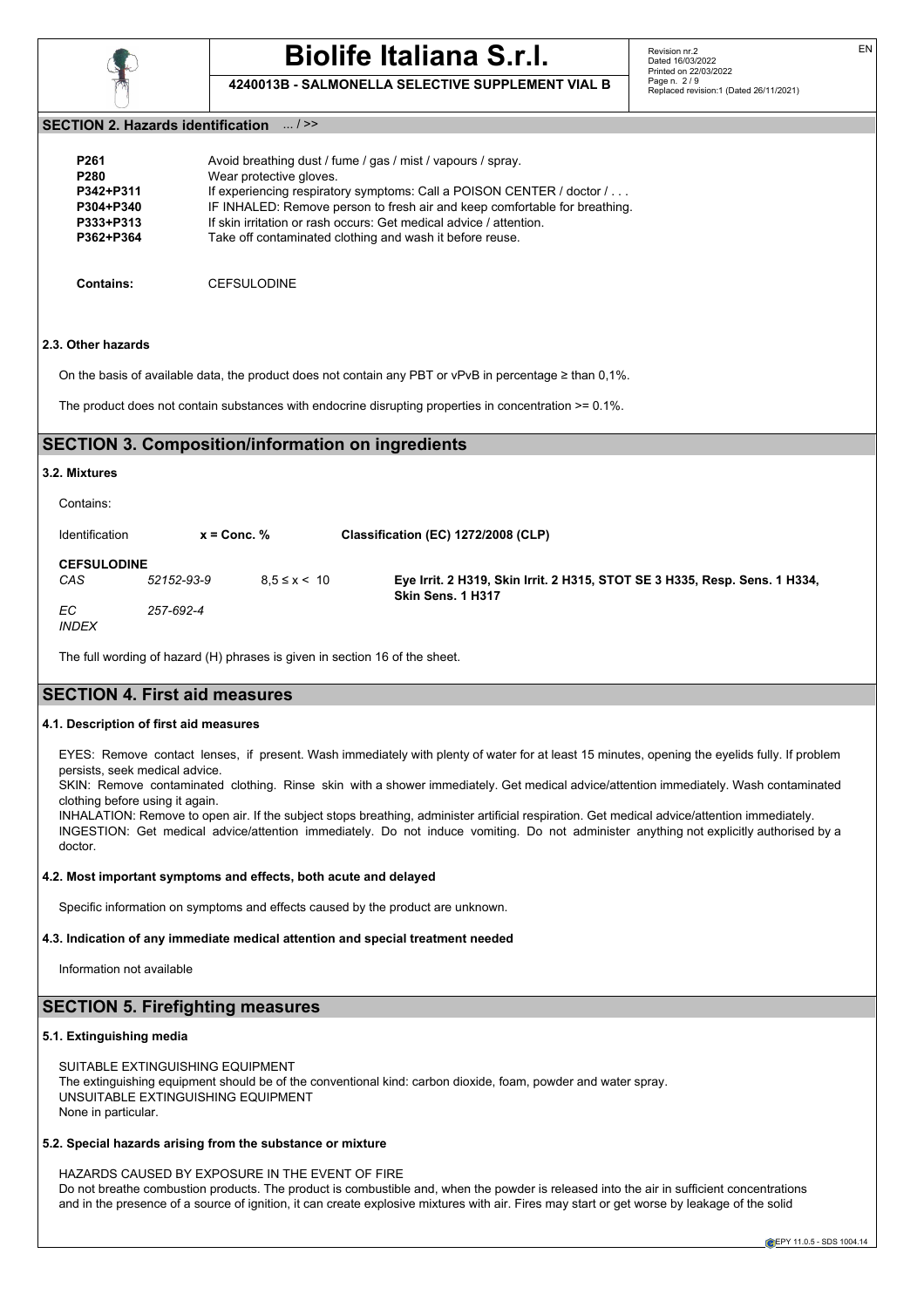

**4240013B - SALMONELLA SELECTIVE SUPPLEMENT VIAL B**

### **SECTION 5. Firefighting measures** ... / >>

product from the container, when it reaches high temperatures or through contact with sources of ignition.

### **5.3. Advice for firefighters**

GENERAL INFORMATION

Use jets of water to cool the containers to prevent product decomposition and the development of substances potentially hazardous for health. Always wear full fire prevention gear. Collect extinguishing water to prevent it from draining into the sewer system. Dispose of contaminated water used for extinction and the remains of the fire according to applicable regulations. SPECIAL PROTECTIVE EQUIPMENT FOR FIRE-FIGHTERS

Normal fire fighting clothing i.e. fire kit (BS EN 469), gloves (BS EN 659) and boots (HO specification A29 and A30) in combination with self-contained open circuit positive pressure compressed air breathing apparatus (BS EN 137).

### **SECTION 6. Accidental release measures**

### **6.1. Personal precautions, protective equipment and emergency procedures**

If there are no contraindications, spray powder with water to prevent the formation of dust. Wear suitable protective equipment (including personal protective equipment referred to under Section 8 of the safety data sheet) to prevent any contamination of skin, eyes and personal clothing. These indications apply for both processing staff and those involved in emergency procedures.

### **6.2. Environmental precautions**

The product must not penetrate into the sewer system or come into contact with surface water or ground water.

### **6.3. Methods and material for containment and cleaning up**

Collect the leaked product and place it in containers for recovery or disposal. If there are no contraindications, use jets of water to eliminate product residues.

Make sure the leakage site is well aired. Evaluate the compatibility of the container to be used, by checking section 10. Contaminated material should be disposed of in compliance with the provisions set forth in point 13.

### **6.4. Reference to other sections**

Any information on personal protection and disposal is given in sections 8 and 13.

## **SECTION 7. Handling and storage**

### **7.1. Precautions for safe handling**

Before handling the product, consult all the other sections of this material safety data sheet. Avoid leakage of the product into the environment. Do not eat, drink or smoke during use. Remove any contaminated clothes and personal protective equipment before entering places in which people eat.

### **7.2. Conditions for safe storage, including any incompatibilities**

Store only in the original container. Store the containers sealed, in a well ventilated place, away from direct sunlight. Keep containers away from any incompatible materials, see section 10 for details.

### **7.3. Specific end use(s)**

Information not available

### **SECTION 8. Exposure controls/personal protection**

### **8.1. Control parameters**

During the risk assessment process, it is essential to take into consideration the ACGIH occupational exposure levels for inert particulate not otherwise classified (PNOC respirable fraction: 3 mg/m3; PNOC inhalable fraction: 10 mg/m3). For values above these limits, use a P type filter, whose class (1, 2 or 3) must be chosen according to the outcome of risk assessment.

### **8.2. Exposure controls**

As the use of adequate technical equipment must always take priority over personal protective equipment, make sure that the workplace is well aired through effective local aspiration.

When choosing personal protective equipment, ask your chemical substance supplier for advice. Personal protective equipment must be CE marked, showing that it complies with applicable standards.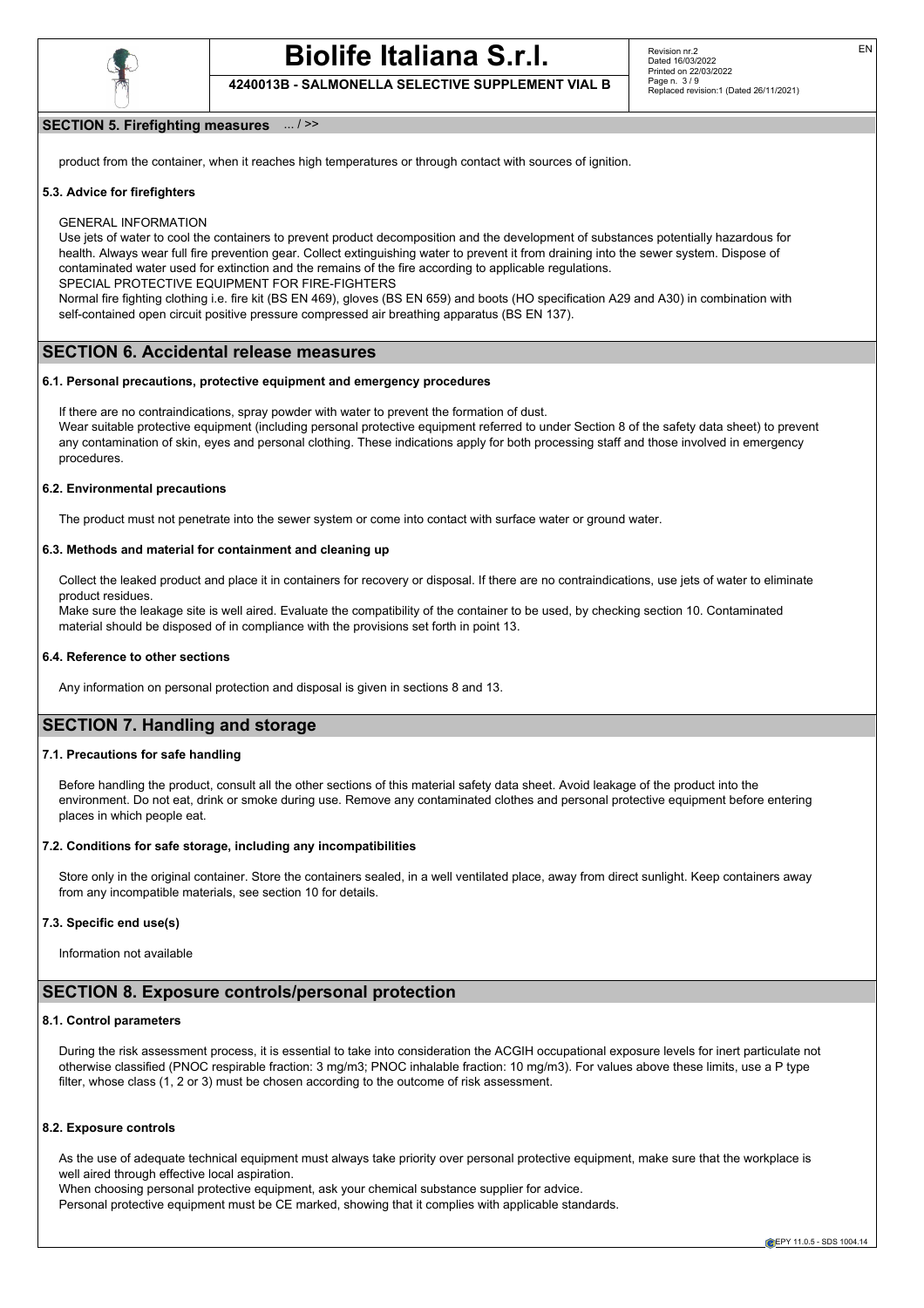

**4240013B - SALMONELLA SELECTIVE SUPPLEMENT VIAL B**

EN

### **SECTION 8. Exposure controls/personal protection** ... / >>

Provide an emergency shower with face and eye wash station.

HAND PROTECTION

In the case of prolonged contact with the product, protect the hands with penetration-resistant work gloves (see standard EN 374). Work glove material must be chosen according to the use process and the products that may form. Latex gloves may cause sensitivity

reactions.

SKIN PROTECTION

Wear category II professional long-sleeved overalls and safety footwear (see Regulation 2016/425 and standard EN ISO 20344). Wash body with soap and water after removing protective clothing.

EYE PROTECTION

Wear airtight protective goggles (see standard EN 166).

RESPIRATORY PROTECTION

Use a type P filtering facemask, whose class (1, 2 or 3) and effective need, must be defined according to the outcome of risk assessment (see standard EN 149).

ENVIRONMENTAL EXPOSURE CONTROLS

The emissions generated by manufacturing processes, including those generated by ventilation equipment, should be checked to ensure compliance with environmental standards.

### **SECTION 9. Physical and chemical properties**

### **9.1. Information on basic physical and chemical properties**

| <b>Properties</b>                      | Value          |
|----------------------------------------|----------------|
| Appearance                             | solid powder   |
| Colour                                 | white          |
| Odour                                  | Not available  |
| Melting point / freezing point         | Not available  |
| Initial boiling point                  | Not applicable |
| Flammability                           | Not available  |
| Lower explosive limit                  | Not available  |
| Upper explosive limit                  | Not available  |
| Flash point                            | Not applicable |
| Auto-ignition temperature              | Not available  |
| рH                                     | Not available  |
| Kinematic viscosity                    | Not available  |
| Solubility                             | Not available  |
| Partition coefficient: n-octanol/water | Not available  |
| Vapour pressure                        | Not available  |
| Density and/or relative density        | Not available  |
| Relative vapour density                | Not available  |
| Particle characteristics               | Not available  |

### **9.2. Other information**

9.2.1. Information with regard to physical hazard classes

Information not available

9.2.2. Other safety characteristics

Information not available

## **SECTION 10. Stability and reactivity**

### **10.1. Reactivity**

There are no particular risks of reaction with other substances in normal conditions of use.

### **10.2. Chemical stability**

The product is stable in normal conditions of use and storage.

### **10.3. Possibility of hazardous reactions**

The powders are potentially explosive when mixed with air.

### **10.4. Conditions to avoid**

Avoid environmental dust build-up.

### **Information**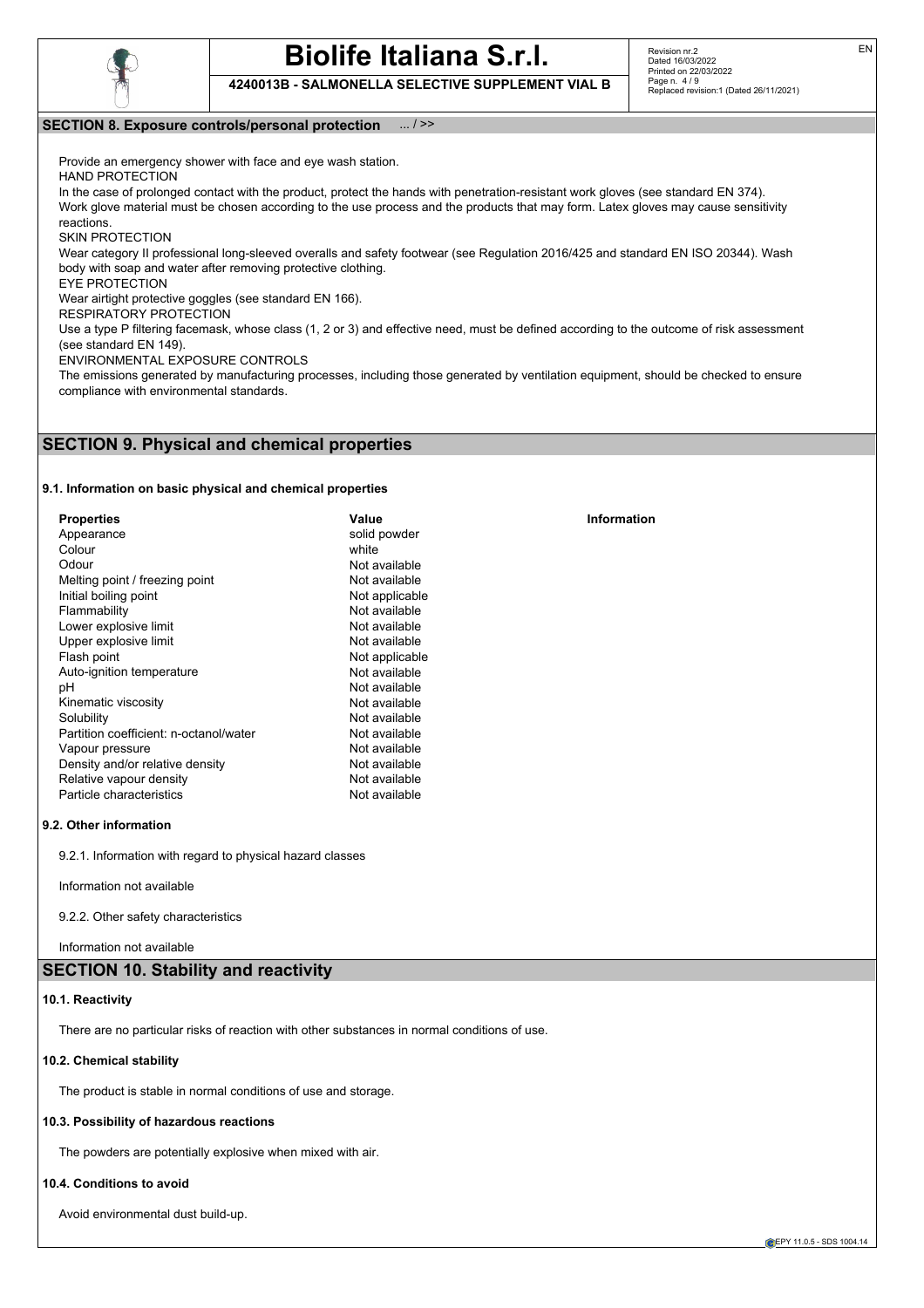

**4240013B - SALMONELLA SELECTIVE SUPPLEMENT VIAL B**

**SECTION 10. Stability and reactivity** ... / >>

### **10.5. Incompatible materials**

Information not available

### **10.6. Hazardous decomposition products**

Information not available

## **SECTION 11. Toxicological information**

In the absence of experimental data for the product itself, health hazards are evaluated according to the properties of the substances it contains, using the criteria specified in the applicable regulation for classification. It is therefore necessary to take into account the concentration of the individual hazardous substances indicated in section 3, to evaluate the toxicological effects of exposure to the product.

### **11.1. Information on hazard classes as defined in Regulation (EC) No 1272/2008**

Metabolism, toxicokinetics, mechanism of action and other information

Information not available

Information on likely routes of exposure

Information not available

Delayed and immediate effects as well as chronic effects from short and long-term exposure

Information not available

Interactive effects

Information not available

ACUTE TOXICITY

ATE (Inhalation) of the mixture: Not classified (no significant component) ATE (Oral) of the mixture: Not classified (no significant component) ATE (Dermal) of the mixture:  $\blacksquare$  Not classified (no significant component)

CEFSULODINE<br>LD50 (Oral):

15000 mg/kg RAT

SKIN CORROSION / IRRITATION

Does not meet the classification criteria for this hazard class

SERIOUS EYE DAMAGE / IRRITATION

Does not meet the classification criteria for this hazard class

RESPIRATORY OR SKIN SENSITISATION

Sensitising for the skin Sensitising for the respiratory system

Respiratory sensitization

Information not available

Skin sensitization

Information not available

GERM CELL MUTAGENICITY

Does not meet the classification criteria for this hazard class

CARCINOGENICITY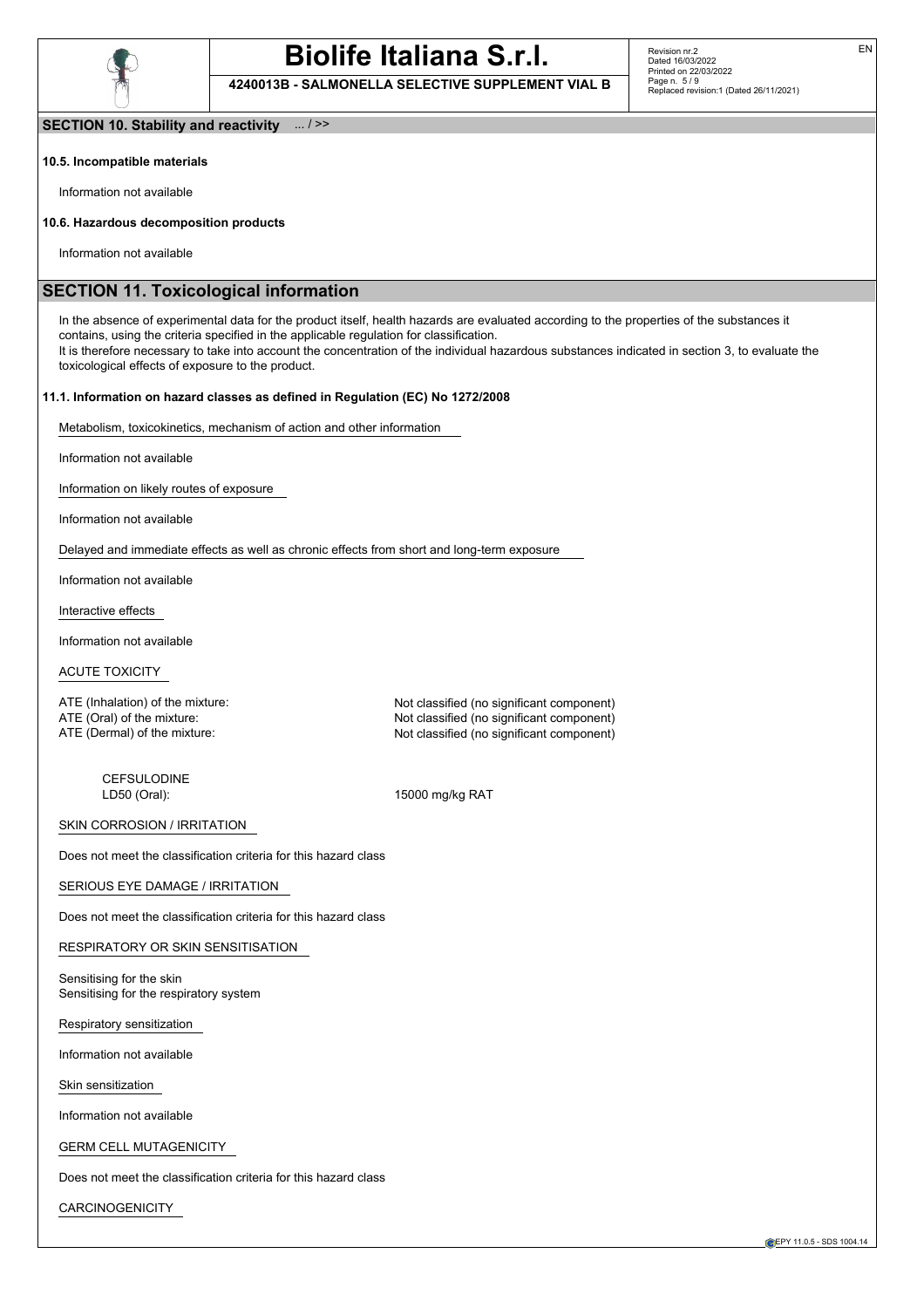

**4240013B - SALMONELLA SELECTIVE SUPPLEMENT VIAL B**

Revision nr.2 Dated 16/03/2022 Printed on 22/03/2022 Page n. 6 / 9 Replaced revision:1 (Dated 26/11/2021)

### **SECTION 11. Toxicological information** ... / >>

Does not meet the classification criteria for this hazard class

REPRODUCTIVE TOXICITY

Does not meet the classification criteria for this hazard class

Adverse effects on sexual function and fertility

Information not available

Adverse effects on development of the offspring

Information not available

Effects on or via lactation

Information not available

STOT - SINGLE EXPOSURE

Does not meet the classification criteria for this hazard class

Target organ

Information not available

Route of exposure

Information not available

STOT - REPEATED EXPOSURE

Does not meet the classification criteria for this hazard class

Target organ

Information not available

Route of exposure

Information not available

ASPIRATION HAZARD

Does not meet the classification criteria for this hazard class

### **11.2. Information on other hazards**

Based on the available data, the product does not contain substances listed in the main European lists of potential or suspected endocrine disruptors with human health effects under evaluation.

# **SECTION 12. Ecological information**

Use this product according to good working practices. Avoid littering. Inform the competent authorities, should the product reach waterways or contaminate soil or vegetation.

### **12.1. Toxicity**

Information not available

### **12.2. Persistence and degradability**

Information not available

### **12.3. Bioaccumulative potential**

Information not available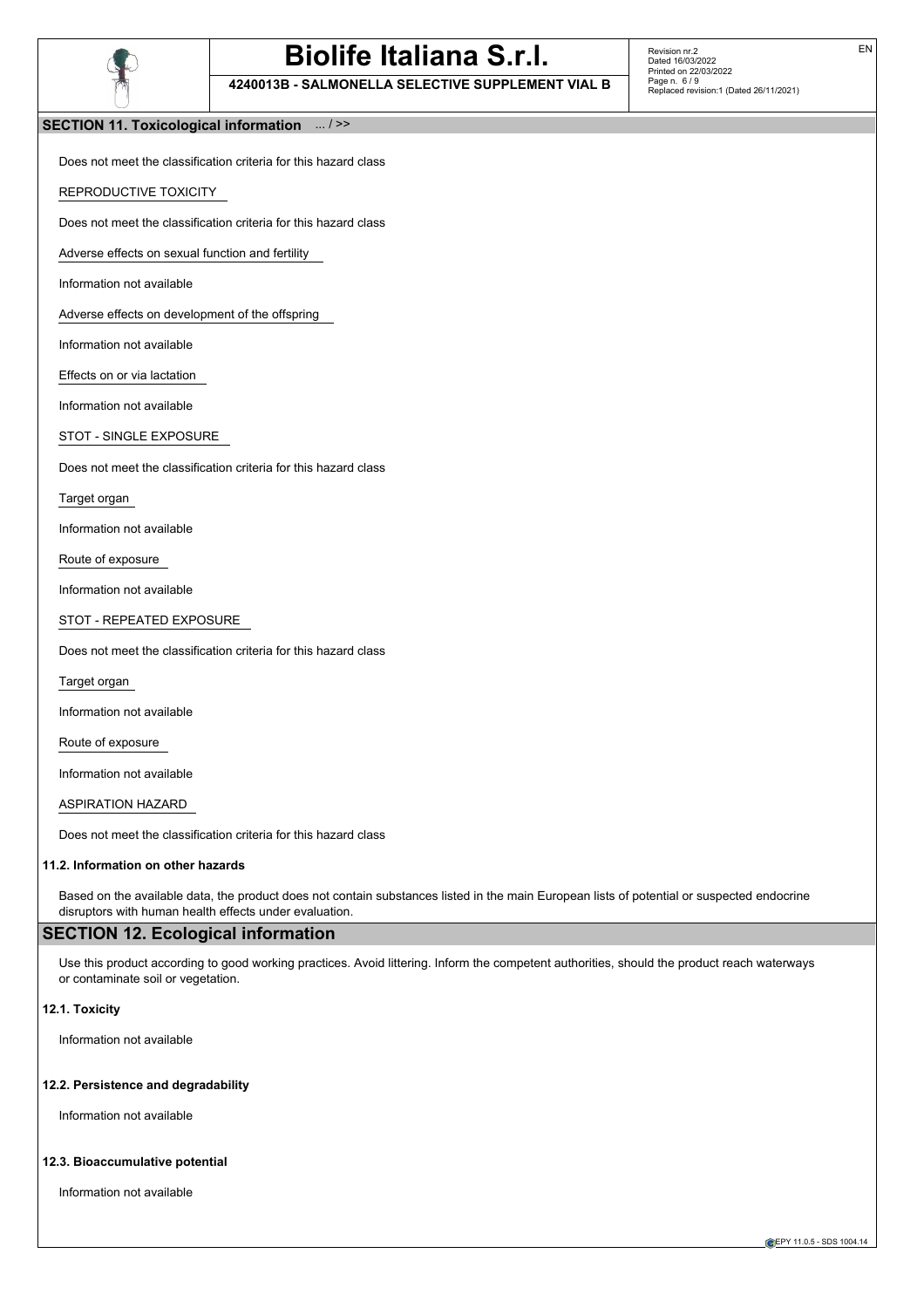

**4240013B - SALMONELLA SELECTIVE SUPPLEMENT VIAL B**

### **SECTION 12. Ecological information** ... / >>

### **12.4. Mobility in soil**

Information not available

### **12.5. Results of PBT and vPvB assessment**

On the basis of available data, the product does not contain any PBT or vPvB in percentage ≥ than 0,1%.

### **12.6. Endocrine disrupting properties**

Based on the available data, the product does not contain substances listed in the main European lists of potential or suspected endocrine disruptors with environmental effects under evaluation.

### **12.7. Other adverse effects**

Information not available

## **SECTION 13. Disposal considerations**

### **13.1. Waste treatment methods**

Reuse, when possible. Product residues should be considered special hazardous waste. The hazard level of waste containing this product should be evaluated according to applicable regulations.

Disposal must be performed through an authorised waste management firm, in compliance with national and local regulations. CONTAMINATED PACKAGING

Contaminated packaging must be recovered or disposed of in compliance with national waste management regulations.

# **SECTION 14. Transport information**

The product is not dangerous under current provisions of the Code of International Carriage of Dangerous Goods by Road (ADR) and by Rail (RID), of the International Maritime Dangerous Goods Code (IMDG), and of the International Air Transport Association (IATA) regulations.

### **14.1. UN number or ID number**

Not applicable

### **14.2. UN proper shipping name**

Not applicable

### **14.3. Transport hazard class(es)**

Not applicable

### **14.4. Packing group**

Not applicable

### **14.5. Environmental hazards**

Not applicable

### **14.6. Special precautions for user**

Not applicable

### **14.7. Maritime transport in bulk according to IMO instruments**

Information not relevant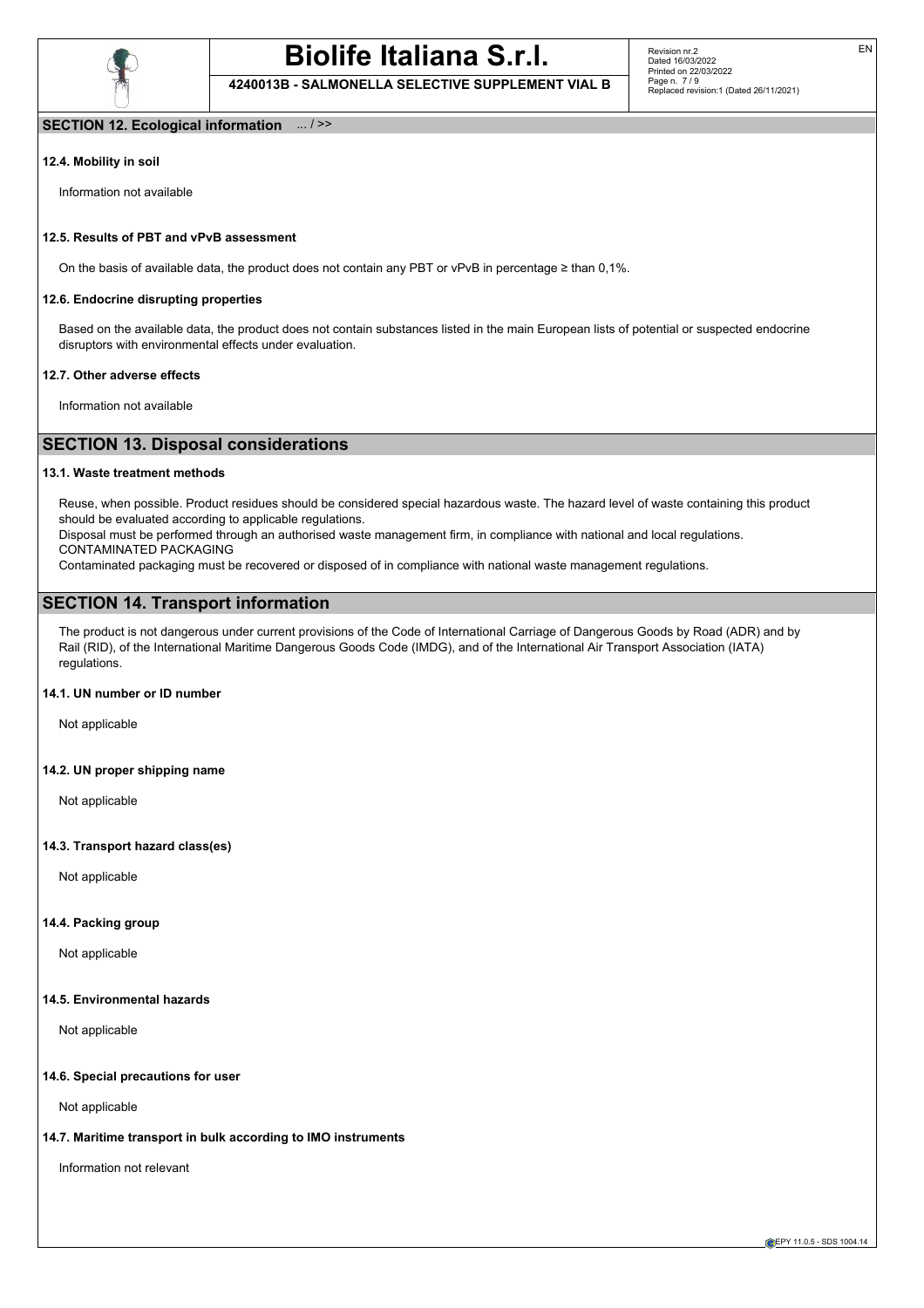

**4240013B - SALMONELLA SELECTIVE SUPPLEMENT VIAL B**

EN

# **SECTION 15. Regulatory information 15.1. Safety, health and environmental regulations/legislation specific for the substance or mixture** Seveso Category - Directive 2012/18/EU: None Restrictions relating to the product or contained substances pursuant to Annex XVII to EC Regulation 1907/2006 **None** Regulation (EU) 2019/1148 - on the marketing and use of explosives precursors Not applicable Substances in Candidate List (Art. 59 REACH) On the basis of available data, the product does not contain any SVHC in percentage  $\geq$  than 0,1%. Substances subject to authorisation (Annex XIV REACH) **None** Substances subject to exportation reporting pursuant to Regulation (EU) 649/2012: **None** Substances subject to the Rotterdam Convention: **None** Substances subject to the Stockholm Convention: **None** Healthcare controls Workers exposed to this chemical agent must not undergo health checks, provided that available risk-assessment data prove that the risks related to the workers' health and safety are modest and that the 98/24/EC directive is respected. **15.2. Chemical safety assessment** A chemical safety assessment has not been performed for the preparation/for the substances indicated in section 3. **SECTION 16. Other information** Text of hazard (H) indications mentioned in section 2-3 of the sheet: **Eye Irrit. 2** Eye irritation, category 2 **Skin Irrit. 2** Skin irritation, category 2 **STOT SE 3** Specific target organ toxicity - single exposure, category 3 **Resp. Sens. 1** Respiratory sensitization, category 1

| Resp. Sens. 1       | Respiratory sensitization, category 1                                      |
|---------------------|----------------------------------------------------------------------------|
| <b>Skin Sens. 1</b> | Skin sensitization, category 1                                             |
| H319                | Causes serious eye irritation.                                             |
| H315                | Causes skin irritation.                                                    |
| H335                | May cause respiratory irritation.                                          |
| H334                | May cause allergy or asthma symptoms or breathing difficulties if inhaled. |
| H317                | May cause an allergic skin reaction.                                       |
|                     |                                                                            |

LEGEND:

- ADR: European Agreement concerning the carriage of Dangerous goods by Road
- ATE: Acute Toxicity Estimate
- CAS: Chemical Abstract Service Number
- CE50: Effective concentration (required to induce a 50% effect)
- CE: Identifier in ESIS (European archive of existing substances)
- CLP: Regulation (EC) 1272/2008
- DNEL: Derived No Effect Level
- EmS: Emergency Schedule
- GHS: Globally Harmonized System of classification and labeling of chemicals
- IATA DGR: International Air Transport Association Dangerous Goods Regulation
- IC50: Immobilization Concentration 50%
- IMDG: International Maritime Code for dangerous goods
- IMO: International Maritime Organization
- INDEX: Identifier in Annex VI of CLP
- LC50: Lethal Concentration 50%